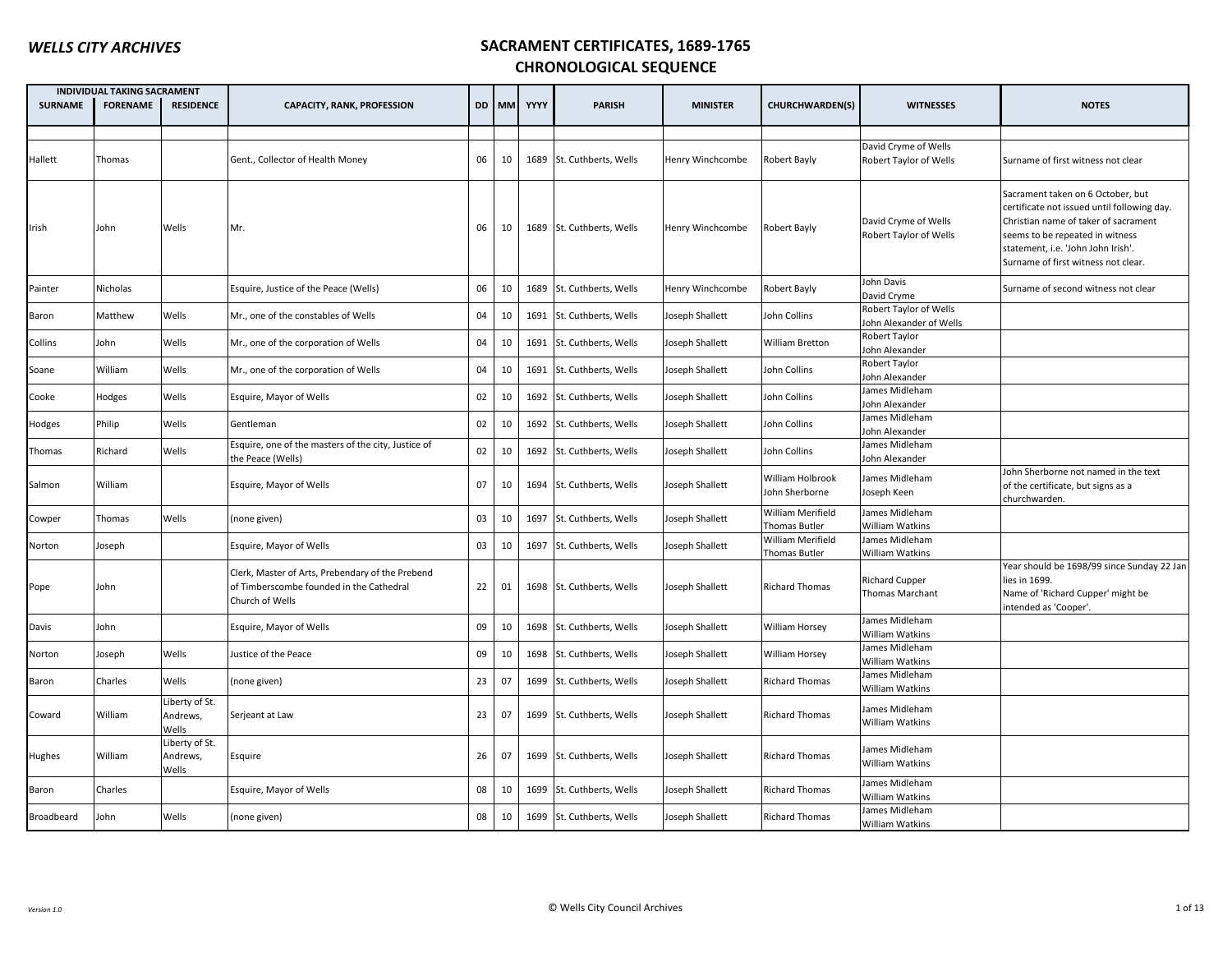|                | <b>INDIVIDUAL TAKING SACRAMENT</b> |                  |                                                                            |    |       |      |                           |                      |                                        |                                                       |                                                                                                                                                                                           |
|----------------|------------------------------------|------------------|----------------------------------------------------------------------------|----|-------|------|---------------------------|----------------------|----------------------------------------|-------------------------------------------------------|-------------------------------------------------------------------------------------------------------------------------------------------------------------------------------------------|
| <b>SURNAME</b> | <b>FORENAME</b>                    | <b>RESIDENCE</b> | <b>CAPACITY, RANK, PROFESSION</b>                                          |    | DD MM | YYYY | <b>PARISH</b>             | <b>MINISTER</b>      | <b>CHURCHWARDEN(S)</b>                 | <b>WITNESSES</b>                                      | <b>NOTES</b>                                                                                                                                                                              |
| Davis          | John                               | Wells            | Gent, one of the masters of the city                                       | 08 | 10    |      | 1699 St. Cuthberts, Wells | Joseph Shallett      | <b>Richard Thomas</b>                  | James Midleham<br>William Watkins                     | Torn certificate means the only the month<br>is visible. Date assumed to be same as in<br>same as in preceding record (Charles Baron<br>8 Oct 1699) since officials involved are<br>same. |
| Wills          | John                               | Wells            | (none given)                                                               | 08 | 10    |      | 1699 St. Cuthberts, Wells | Joseph Shallett      | <b>Richard Thomas</b>                  | James Midleham<br>William Watkins                     |                                                                                                                                                                                           |
| Day            | John                               | Wells            | Gentleman                                                                  | 24 | 12    |      | 1699 St. Cuthberts, Wells | Joseph Shallett      | William Nie<br><b>Hercules Watkins</b> | <b>Edward King</b><br><b>Ward Bartlett</b>            | John Day described as 'Junr'                                                                                                                                                              |
| Baron          | Charles                            | Wells            | Gentleman                                                                  | 06 | 10    |      | 1700 St. Cuthberts, Wells | Joseph Shallett      | <b>Hercules Watkins</b>                | <b>Edward King of Wells</b><br>Ward Bartlett of Wells |                                                                                                                                                                                           |
| Salmon         | William                            |                  | Mayor of Wells                                                             | 06 | 10    |      | 1700 St. Cuthberts, Wells | Joseph Shallett      | <b>Hercules Watkins</b>                | James Midleham<br>William Watkins                     | Certificate appears not to have been<br>signed by the two witnesses.                                                                                                                      |
| Middletoft     | Edward                             | Wells            | Gentleman                                                                  | 08 | 12    |      | 1700 Wookey               | <b>Edward Wotton</b> | James Tibbs<br>John Turner             | Thomas Butler<br>John Backhouse                       | No year given in record; best options<br>are likely to be 1700 and 1706.<br>Thomas Butler is described as 'Gent'.                                                                         |
| Gutch          | John                               |                  | Esquire                                                                    | 05 | 10    |      | 1701 St. Cuthberts, Wells | Joseph Shallett      | Thomas Arney<br>Stephen Bathe          | James Midleham<br>William Watkins                     |                                                                                                                                                                                           |
| Irish          | Mathew                             |                  | Esquire, Mayor of Wells                                                    | 05 | 10    |      | 1701 St. Cuthberts, Wells | Joseph Shallett      | Thomas Arney<br>Stephen Bathe          | James Midleham<br>William Watkins                     | Thomas Arney is shown as 'Jnr'                                                                                                                                                            |
| Pope           | John                               |                  | Clerk, Master of Arts, vicar of the vicarage of the parish<br>of Dulverton | 05 | 10    |      | 1701 St. Cuthberts, Wells | Joseph Shallett      | Thomas Arney<br>Stephen Bathe          | James Midleham<br>William Watkins                     | Thomas Arney is shown as 'Jnr'                                                                                                                                                            |
| Salmon         | William                            | Wells            | Gentleman                                                                  | 05 | 10    |      | 1701 St. Cuthberts, Wells | Joseph Shallett      | Thomas Arney<br>Stephen Bathe          | James Midleham<br>William Watkins                     | Thomas Arney is shown as 'Jnr'                                                                                                                                                            |
| Coward         | William                            | Wells            | Serjeant at Law                                                            | 04 | 10    |      | 1702 St. Cuthberts, Wells | Joseph Shallett      | Abraham Wills                          | James Midleham<br>William Watkins                     |                                                                                                                                                                                           |
| Day            | John                               | Wells            | Gentleman                                                                  | 04 | 10    | 1702 | St. Cuthberts, Wells      | Joseph Shallett      | Abraham Wills                          | <b>Edward King of Wells</b><br>Ward Bartlett of Wells | John Day described as 'Junr'                                                                                                                                                              |
| Goldsmith      | William                            | Wells            | Gentleman                                                                  | 04 | 10    |      | 1702 St. Cuthberts, Wells | Joseph Shallett      | Abraham Wills                          | James Midleham<br>William Watkins                     | Specific reference to 1702 being the<br>first year of the reign of Queen Anne.                                                                                                            |
| Harper         | Archibald                          |                  | Esquire, Mayor of Wells                                                    | 04 | 10    |      | 1702 St. Cuthberts, Wells | Joseph Shallett      | Abraham Wills                          | James Midleham<br>William Watkins                     |                                                                                                                                                                                           |
| Irish          | Matthew                            | Wells            | Gentleman                                                                  | 04 | 10    |      | 1702 St. Cuthberts, Wells | Joseph Shallett      | Abraham Wills                          | James Midleham<br>William Watkins                     |                                                                                                                                                                                           |
| Coward         | William                            | Wells            | Serjeant at Law                                                            | 04 | 07    |      | 1703 St. Cuthberts, Wells | Joseph Shallett      | James Thomas<br>George Hall            | Joseph Luffe<br>William Goldsmith                     |                                                                                                                                                                                           |
| Cooke          | Hodges                             |                  | Esquire, Mayor of Wells                                                    | 03 | 10    |      | 1703 St. Cuthberts, Wells | Peter Bellinger      | James Thomas<br>George Hall            | James Midleham<br><b>William Watkins</b>              | Unusually, there appears to be a signature<br>rather than a mark for William Watkins.                                                                                                     |
| Harper         | Archibald                          | Wells            | (none given)                                                               | 03 | 10    |      | 1703 St. Cuthberts, Wells | Peter Bellinger      | James Thomas<br>George Hall            | James Midleham<br><b>William Watkins</b>              | Unusually, there appears to be a signature<br>rather than a mark for William Watkins.                                                                                                     |
| Pope           | John                               |                  | Clerk, vicar of the vicarage of St. Cuthbert's in<br>Wells                 | 25 | 06    |      | 1704 Dinder               | <b>Henry Mills</b>   | James Cooke                            | <b>Thomas Cannington</b><br>John Paine                | Month of event not visible because of<br>torn certificate; month calculated by<br>analysis of calendar dates.                                                                             |
| Baron          | Matthew                            |                  | Esquire, Mayor of Wells                                                    | 08 | 10    |      | 1704 St. Cuthberts, Wells | John Pope            | Thomas Baron<br>John Swadwell          | James Midleham<br>William Watkins                     | Unusually, there appears to be a signature<br>rather than a mark for William Watkins.                                                                                                     |
| Davis          | Peter                              | Wells            | Esquire                                                                    | 08 | 07    |      | 1705 Dinder               | <b>Henry Mills</b>   | James Cooke                            | <b>Charles King</b><br>John Charley                   |                                                                                                                                                                                           |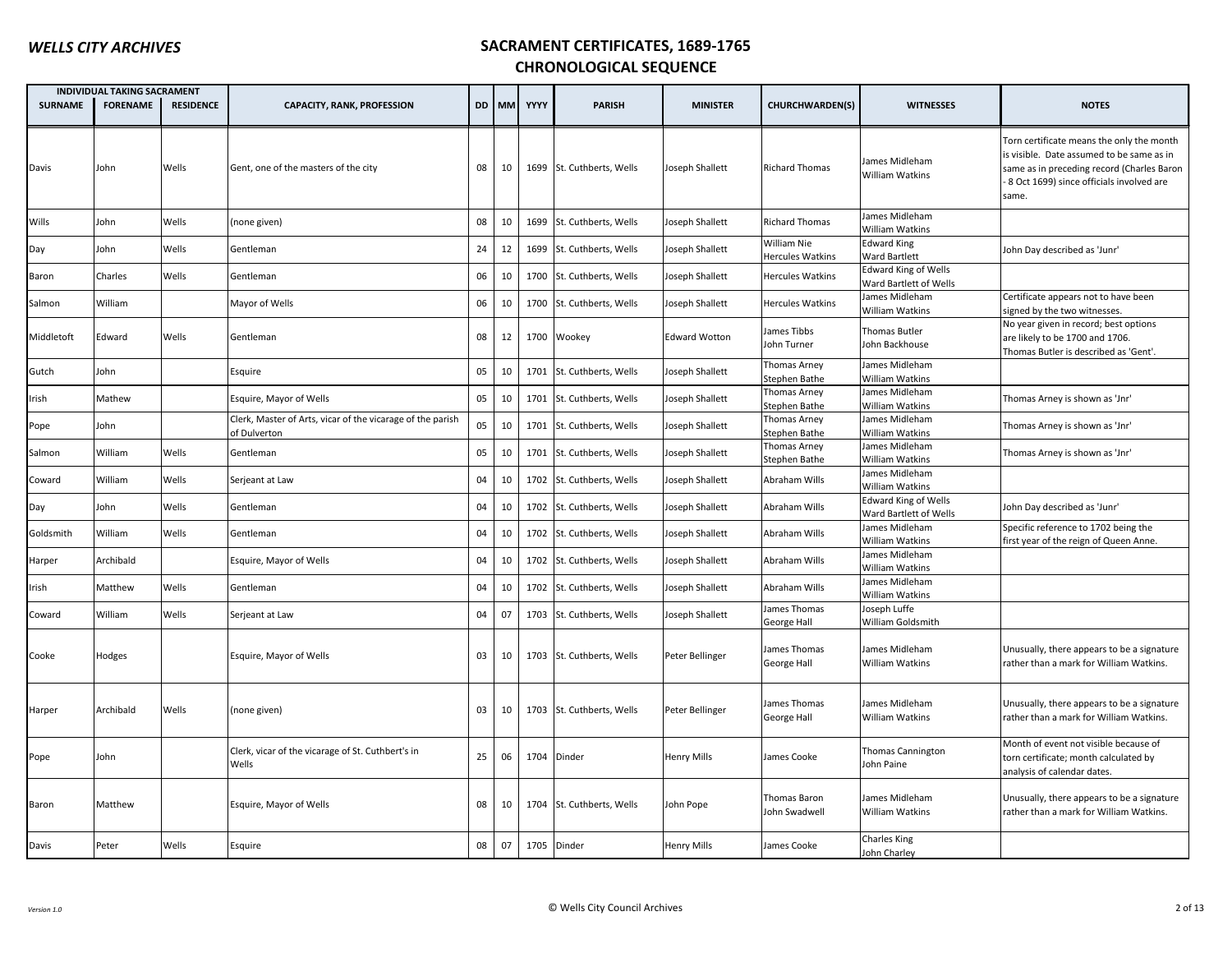|                | INDIVIDUAL TAKING SACRAMENT |                  |                                       |    |       |      |                           |                 |                                      |                                                                            |                                                                                                |
|----------------|-----------------------------|------------------|---------------------------------------|----|-------|------|---------------------------|-----------------|--------------------------------------|----------------------------------------------------------------------------|------------------------------------------------------------------------------------------------|
| <b>SURNAME</b> | <b>FORENAME</b>             | <b>RESIDENCE</b> | <b>CAPACITY, RANK, PROFESSION</b>     |    | DD MM | YYYY | <b>PARISH</b>             | <b>MINISTER</b> | <b>CHURCHWARDEN(S)</b>               | <b>WITNESSES</b>                                                           | <b>NOTES</b>                                                                                   |
| Baron          | Matthew                     |                  | Esquire, Late Mayor of Wells          | 14 | 10    |      | 1705 St. Cuthberts, Wells | John Pope       | Thomas Baron<br>John Swadwell        | James Midleham<br>William Watkins                                          | Torn certificate means that date of<br>certificate and signatures of witnesses<br>are missing. |
| Worrall        | Jacob                       | Wells            | (non visible due to torn certificate) | 14 | 10    |      | 1705 St. Cuthberts, Wells | John Pope       | Thomas Baron<br>John Swadwell        | James Midleham<br>William Watkins                                          | Unusually, there appears to be a signature<br>rather than a mark for William Watkins.          |
| Coward         | William                     | Wells            | Gentleman                             | 06 | 10    |      | 1706 St. Cuthberts, Wells | John Pope       | William Haines<br>ames Board         | Thomas Bartlett<br>John Bartlett                                           | Signature of William Haines seems to be<br>missing from the certificate.                       |
| Jeale          | Cornelius                   |                  | Esquire, Mayor of Wells               | 06 | 10    |      | 1706 St. Cuthberts, Wells | John Pope       | <b>William Haines</b><br>James Board | John Backhouse<br>William Watkins                                          |                                                                                                |
| Jeanes         | Henry                       | Wells            | (none given)                          | 06 | 10    |      | 1706 St. Cuthberts, Wells | John Pope       | <b>William Haines</b><br>ames Board  | William Watkins<br>John Backhouse                                          | Torn certificate means that date not fully<br>evident.<br>Surname of 'Henry Jeanes' not clear. |
| Taylor         | John                        | Wells            | (none given)                          | 06 | 10    |      | 1706 St. Cuthberts, Wells | John Pope       | <b>William Haines</b>                | John Browne<br>John Bartlett                                               |                                                                                                |
|                |                             |                  |                                       |    |       |      |                           |                 | ames Board<br><b>William Haines</b>  | John Backhouse                                                             |                                                                                                |
| Worrall        | Jacob                       |                  | Esquire, Late Mayor of Wells          | 06 | 10    |      | 1706 St. Cuthberts, Wells | John Pope       | ames Board                           | William Watkins                                                            |                                                                                                |
| Yorke          | James                       | Wells            | Gentleman                             | 06 | 10    |      | 1706 St. Cuthberts, Wells | John Pope       | William Haines<br>James Board        | John Browne<br>John Bartlett                                               |                                                                                                |
| Coward         | William                     | Wells            | Esquire                               | 25 | 01    |      | 1707 St. Cuthberts, Wells | John Pope       | Thomas Marchant                      | <b>Edward King</b><br>Thomas Bartlett                                      | Date is actually 25 January 1707/08                                                            |
| Davenport      | Peter                       |                  | Gentleman                             | 22 | 02    |      | 1707 St. Cuthberts, Wells | John Pope       | <b>Thomas Marchant</b>               | William Watkins of Wells<br>Thomas Lane of Wells                           | Date is actually 22 February 1707/08                                                           |
| Day            | Francis                     | Wells            | Gentleman                             | 05 | 10    |      | 1707 St. Cuthberts, Wells | John Pope       | <b>Thomas Marchant</b>               | Peter Davis of Wells<br>John Elford of Wells                               | John Elford' is signature of witness, but<br>referred to as 'John Elvar' in the text.          |
| Hill           | Richard                     |                  | Esquire, Mayor of Wells               | 05 | 10    |      | 1707 St. Cuthberts, Wells | John Pope       | <b>Thomas Marchant</b>               | William Watkins of Wells<br>Thomas Lane of Wells                           |                                                                                                |
| Hill           | Richard                     |                  | Esquire, Mayor of Wells               | 05 | 10    |      | 1707 St. Cuthberts, Wells | John Pope       | Thomas Marchant                      | William Watkins of Wells<br>Thomas Lane of Wells                           | Duplicate of preceding certificate but<br>on different paper and in different<br>hand.         |
| Jeale          | Cornelius                   |                  | Esquire, Late Mayor of Wells          | 05 | 10    |      | 1707 St. Cuthberts, Wells | John Pope       | <b>Thomas Marchant</b>               | William Watkins of Wells<br>Thomas Lane of Wells                           |                                                                                                |
| Sherston       | William                     | Wells            | Esquire                               | 05 | 10    |      | 1707 St. Cuthberts, Wells | John Pope       | Thomas Marchant                      | Peter Davis of the Liberty<br>of St Andrews, Wells<br>John Elford of Wells | Peter Davis shown as 'Esquire'.<br>John Elford shown as 'Gent'.                                |
| Sutton         | Margaret                    | Wells            | (none given)                          | 04 | 04    |      | 1708 St. Cuthberts, Wells | John Pope       | Thomas Marchant                      | Hugh Browne of Wells<br>Anne Read of Wells                                 |                                                                                                |
| Hile           | Richard                     |                  | Esquire, Late Mayor of Wells          | 03 | 10    |      | 1708 St. Cuthberts, Wells | John Pope       | John Lovell<br>Peter Gebo            | William Watkins of Wells<br>Thomas Lane of Wells                           | Surname should perhaps be 'Hill' rather<br>than 'Hile'; see entry for 1707.                    |
| Mattock        | George                      | Wells            | Notary Publick                        | 12 | 06    |      | 1709 St. Cuthberts, Wells | John Pope       | John Lovell<br>William Nash          | George Moore of Wells<br>John Elford of Wells                              |                                                                                                |
| Cowper         | Thomas                      |                  | Esquire, Late Mayor of Wells          | 02 | 10    |      | 1709 St. Cuthberts, Wells | John Pope       | William Salmon<br>William Nash       | William Watkins of Wells<br>Thomas Lane of Wells                           |                                                                                                |
| Norton         | Joseph                      |                  | Esquire, Mayor of Wells               | 02 | 10    |      | 1709 St. Cuthberts, Wells | John Pope       | William Salmon<br>William Nash       | William Watkins of Wells<br>Thomas Lane of Wells                           |                                                                                                |
| Baron          | Charles                     | Wells            | (none given)                          | 01 | 10    |      | 1710 St. Cuthberts, Wells | John Pope       | William Salmon                       | William Watkins of Wells<br>Thomas Lane of Wells                           | William Watkins shown as 'cordwainer'.<br>Thomas Lane described as 'clothier'.                 |
| Norton         | Joseph                      | Wells            | Justice of the Peace (Wells)          | 01 | 10    |      | 1710 St. Cuthberts, Wells | John Pope       | William Salmon                       | William Watkins of Wells<br>Thomas Lane of Wells                           | William Watkins shown as 'cordwainer'.<br>Thomas Lane described as 'clothier'.                 |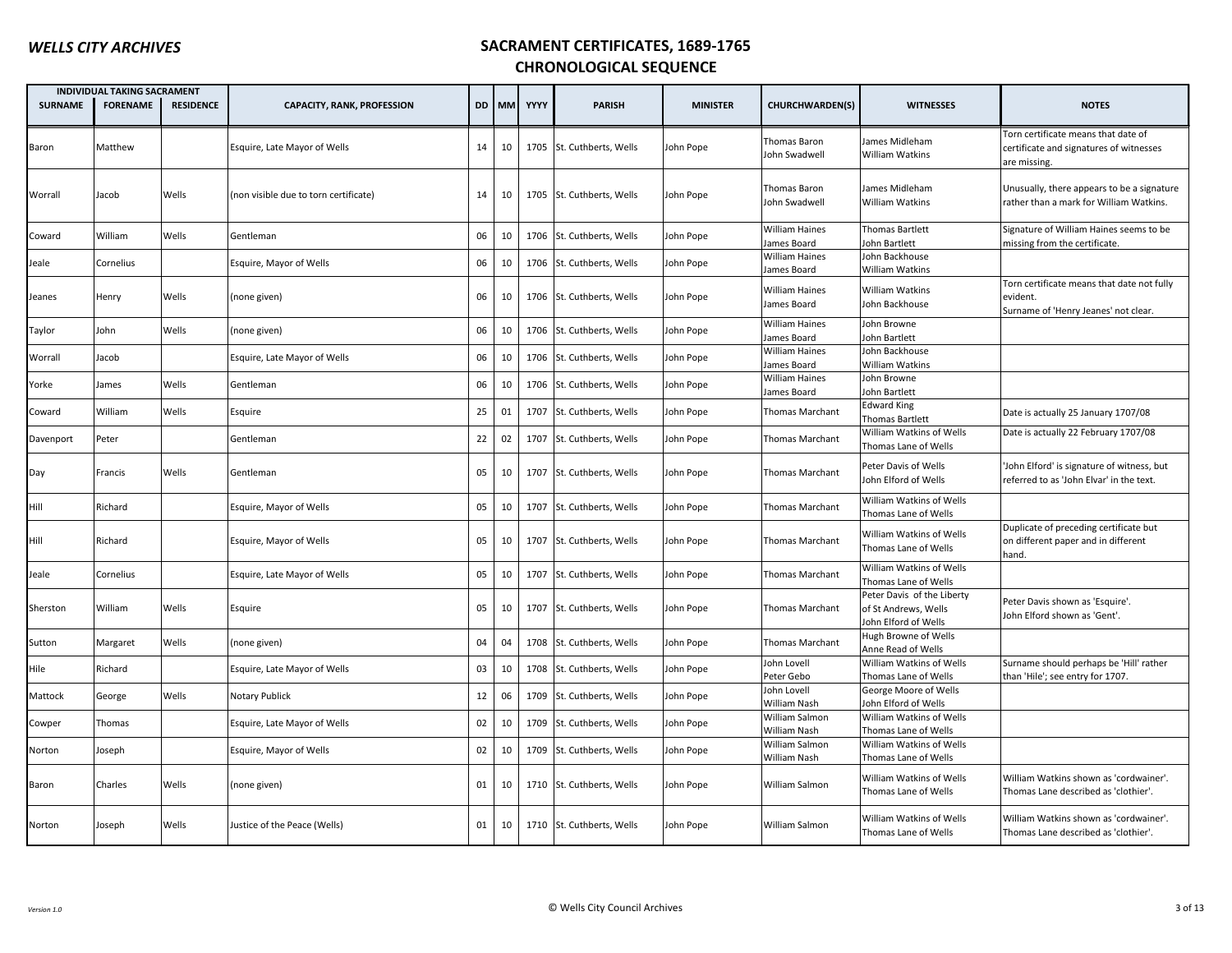| <b>SURNAME</b> | <b>INDIVIDUAL TAKING SACRAMENT</b><br><b>FORENAME</b> | <b>RESIDENCE</b> | <b>CAPACITY, RANK, PROFESSION</b>                         |    | DD MM | YYYY        | <b>PARISH</b>             | <b>MINISTER</b> | CHURCHWARDEN(S)                              | <b>WITNESSES</b>                                                                   | <b>NOTES</b>                                                                                                                                                                                              |
|----------------|-------------------------------------------------------|------------------|-----------------------------------------------------------|----|-------|-------------|---------------------------|-----------------|----------------------------------------------|------------------------------------------------------------------------------------|-----------------------------------------------------------------------------------------------------------------------------------------------------------------------------------------------------------|
| Jeanes         | Henry                                                 | Wells            | none Given)                                               | 08 | 04    |             | 1711 St. Cuthberts, Wells | John Pope       | William Salmon<br>William Nash               | William Watkins of Wells<br>Thomas Lane of Wells                                   |                                                                                                                                                                                                           |
| Baron          | Charles                                               | Wells            | Esquire, Justice of the Peace (Wells)                     | 07 | 10    |             | 1711 St. Cuthberts, Wells | John Pope       | William Babson<br>John Ellis (mark)          | William Watkins of Wells<br>Thomas Lane of Wells                                   | William Watkins shown as 'cordwainer'.<br>Thomas Lane described as 'clothier'.                                                                                                                            |
| .imcocks       | Halswell                                              |                  | Gent, Officer for the Duty arising on Leather             | 07 | 10    |             | 1711 St. Cuthberts, Wells | John Pope       | William Babson<br>John Ellis (mark)          | William Watkins of Wells<br>Thomas Lane of Wells                                   | William Watkins shown as 'cordwainer'.<br>Thomas Lane described as 'clothier'.                                                                                                                            |
| Taylor         | Robert                                                |                  | Esquire, Mayor of Wells                                   | 07 | 10    |             | 1711 St. Cuthberts, Wells | John Pope       | William Babson<br>John Ellis (mark)          | William Watkins of Wells<br>Thomas Lane of Wells                                   | William Watkins shown as 'cordwainer'.<br>Thomas Lane described as 'clothier'.                                                                                                                            |
| Strode         | Robert                                                | Wells            | Esquire, Mayor of Wells                                   | 05 | 10    |             | 1712 St. Cuthberts, Wells | John Pope       | John West                                    | William Watkins of Wells<br>Thomas Lane of Wells                                   |                                                                                                                                                                                                           |
| Taylor         | Robert                                                | Wells            | Esquire, Late Mayor of Wells, now Justice of the<br>Peace | 05 | 10    |             | 1712 St. Cuthberts, Wells | John Pope       | Iohn West                                    | William Watkins of Wells<br>Thomas Lane of Wells                                   |                                                                                                                                                                                                           |
| Cozens         | Richard                                               |                  | Officer of Excise                                         | 24 | 05    |             | 1713 St. Cuthberts, Wells | John Pope       | John West                                    | John Typpett of Wells<br>Petter Sowton of<br>Croscombe                             | Certificate not prepared until 26th May.<br>John Typpett and Petter (sic) Sowton both<br>described as 'Gent'.                                                                                             |
| Typpett        | John                                                  |                  | Supervisor of Excise (Wells)                              | 24 | 05    |             | 1713 St. Cuthberts, Wells | John Pope       | John West                                    | Richard Cozens of the parish of<br>St. Cuthbert's<br>Petter Sowton of<br>Croscombe | Certificate not prepared until 26th May.                                                                                                                                                                  |
| Wood           | Edward                                                | Wells            | Gentleman                                                 | 19 | 07    | 1713 Dinder |                           | Elias Rebotier  | <b>Richard Hodges</b><br><b>Richard Bagg</b> | John Bartlett of Wells<br>Joseph Bartlett of Wells                                 | Certificate not prepared until 20th July.<br>John and Joseph Bartlett both described<br>as 'Buttonmaker'.                                                                                                 |
| Norton         | William                                               | Wells            | Esquire, Mayor of Wells                                   | 04 | 10    |             | 1713 St. Cuthberts, Wells | John Pope       | William Baron                                | William Watkins of Wells<br>Thomas Lane of Wells                                   | William Baron described as 'Gent'.<br>William Watkins shown as 'cordwainer'.<br>Thomas Lane described as 'clothier'.                                                                                      |
| Strode         | Robert                                                | Wells            | Late Mayor of Wells, now Justice of the Peace             | 04 | 10    |             | 1713 St. Cuthberts, Wells | John Pope       | William Baron                                | William Watkins of Wells<br>Thomas Lane of Wells                                   | William Baron described as 'Gent'.<br>William Watkins shown as 'cordwainer'.<br>Thomas Lane described as 'clothier'.                                                                                      |
| Salmon         | William                                               | Wells            | Mercer                                                    | 09 | 01    |             | 1714 St. Cuthberts, Wells | John Pope       | Abraham Mogg<br>William Paine                | Robert Weare Jnr. of Wells<br>William Isgard of Wells                              | Date is actually January 1714/1715.<br>Surname of second witness not clear.<br>Robert Weare shown as 'Gardener'.<br>William Isgard shown as 'Tyler'.                                                      |
| Taylor         | Charles                                               | Wells            | Plummer (?)                                               | 09 | 01    |             | 1714 St. Cuthberts, Wells | John Pope       | Abraham Mogg                                 | Robert Weare Jnr. of Wells<br>William Isgard of Wells                              | Date is actually January 1714/1715.<br>Status/profession of Charles Taylor not<br>clear.<br>Surname of second witness not clear.<br>Robert Weare shown as 'Gardener'.<br>William Isgard shown as 'Tyler'. |
| Paine          | John                                                  | Wells            | Notarie Publiq                                            | 28 | 03    |             | 1714 St. Cuthberts, Wells | John Pope       | William Baron                                | William Watkins of Wells<br>Thomas Lane of Wells                                   | John Paine described as 'the younger'.<br>William Baron described as 'Gent'.                                                                                                                              |
| Clinton        | Guido                                                 | Wells            | Gentleman                                                 | 03 | 10    |             | 1714 St. Cuthberts, Wells | John Pope       | Abraham Mogg                                 | William Coward of Wells<br>William Hughes of Wells                                 | Name of churchwarden not given on<br>certificate, but churchwarden's signature is<br>present.<br>William Coward described as 'Esquire'.<br>William Hughes described as 'Esquire'.                         |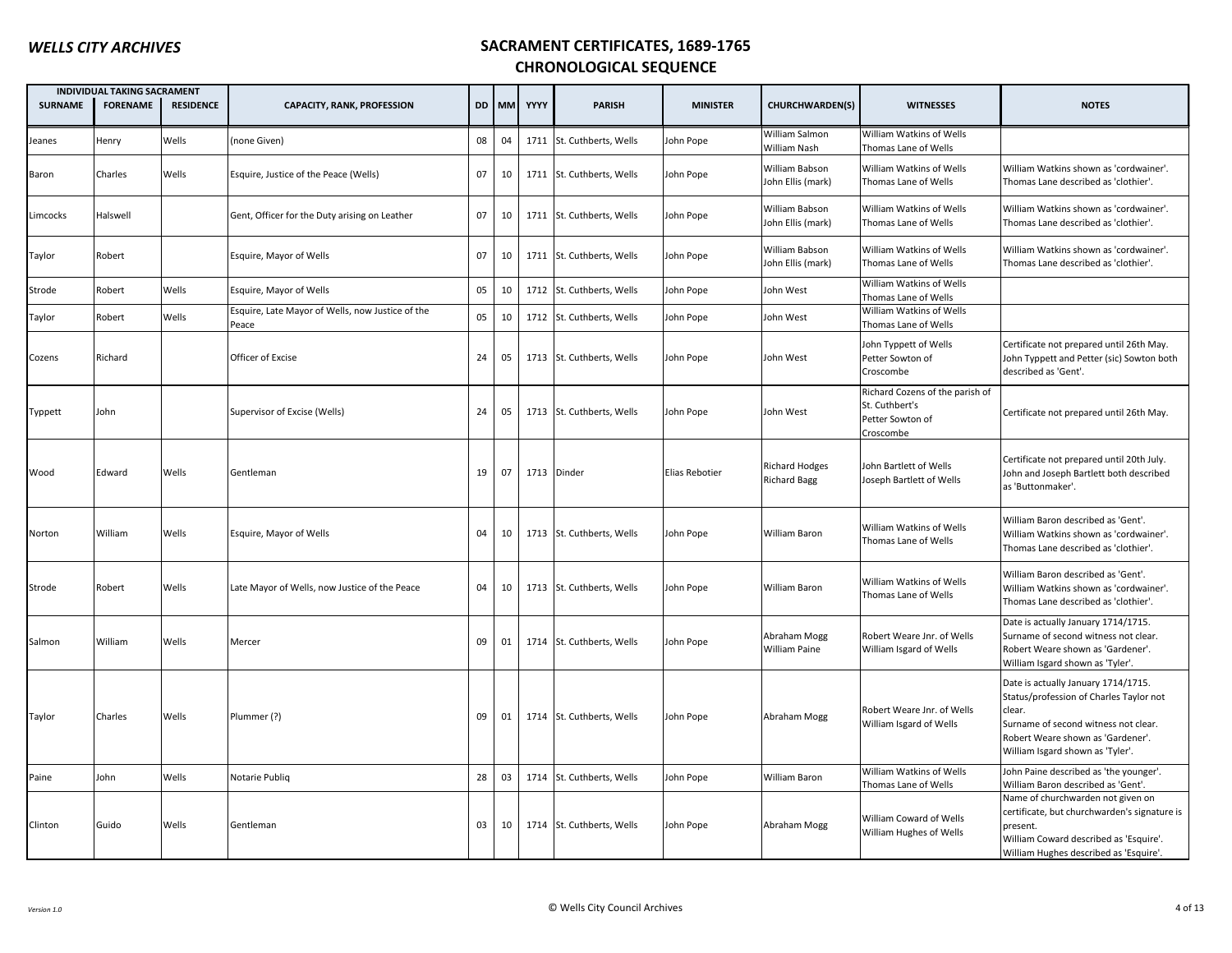|                | <b>INDIVIDUAL TAKING SACRAMENT</b> |                                     |                                               |    |       |             |                           |                 |                                      |                                                           |                                                                                                                                                                            |
|----------------|------------------------------------|-------------------------------------|-----------------------------------------------|----|-------|-------------|---------------------------|-----------------|--------------------------------------|-----------------------------------------------------------|----------------------------------------------------------------------------------------------------------------------------------------------------------------------------|
| <b>SURNAME</b> | <b>FORENAME</b>                    | <b>RESIDENCE</b>                    | <b>CAPACITY, RANK, PROFESSION</b>             |    | DD MM | <b>YYYY</b> | <b>PARISH</b>             | <b>MINISTER</b> | <b>CHURCHWARDEN(S)</b>               | <b>WITNESSES</b>                                          | <b>NOTES</b>                                                                                                                                                               |
| Coward         | William                            | Wells                               | (none given)                                  | 03 | 10    |             | 1714 St. Cuthberts, Wells | John Pope       | Abraham Mogg                         | William Watkins of Wells<br>Thomas Lane of Wells          | William Watkins shown as 'cordwainer'.<br>Thomas Lane described as 'clothier'.                                                                                             |
| Davis          | Peter                              | Wells                               | Esquire, Recorder of Wells                    | 03 | 10    |             | 1714 St. Cuthberts, Wells | John Pope       | Abraham Mogg                         | William Watkins of Wells<br>Thomas Lane of Wells          | Thomas Lane described as 'Sergeant at<br>Mace for Wells'; the same description may<br>apply to William Watkins but it is not<br>explicit                                   |
| Gutch          | John                               | Wells                               | Gent, Town Clerk of Wells                     | 03 | 10    |             | 1714 St. Cuthberts, Wells | John Pope       | Abraham Mogg                         | William Watkins of Wells<br>Thomas Lane of Wells          | William Watkins shown as 'cordwainer'.<br>Thomas Lane described as 'clothier'.                                                                                             |
| Hughes         | William                            | Wells                               | Esquire                                       | 03 | 10    |             | 1714 St. Cuthberts, Wells | John Pope       | Abraham Mogg                         | William Coward of Wells<br>Guido Clinton of Wells         | William Coward described as 'Esquire'.<br>Guido Clinton described as 'Gent'.                                                                                               |
| Jeanes         | Henry                              | Wells                               | Mercer                                        | 03 | 10    |             | 1714 St. Cuthberts, Wells | John Pope       | Abraham Mogg                         | William Watkins of Wells<br>Thomas Lane of Wells          | William Watkins shown as 'cordwainer'.<br>Thomas Lane described as 'clothier'.                                                                                             |
| Norton         | William                            | Wells                               | Late Mayor of Wells, now Justice of the Peace | 03 | 10    |             | 1714 St. Cuthberts, Wells | John Pope       | Abraham Mogg                         | William Watkins of Wells<br>Thomas Lane of Wells          | William Watkins shown as 'cordwainer'.<br>Thomas Lane described as 'clothier'.                                                                                             |
| Querke         | Robert                             | Wells                               | Gentleman                                     | 03 | 10    |             | 1714 St. Cuthberts, Wells | John Pope       | Abraham Mogg                         | William Watkins of Wells<br>Thomas Lane of Wells          | Surnaame of 'Querke' may possibly be<br>intended as 'Quirke'.<br>William Watkins shown as 'cordwainer'.<br>Thomas Lane described as 'clothier'.                            |
| Taylor         | Abraham                            |                                     | Member of Common Council of Wells             | 03 | 10    |             | 1714 St. Cuthberts, Wells | John Pope       | Abraham Mogg                         | William Watkins of Wells<br>Thomas Lane of Wells          | Thomas Lane described as 'Sergeant at<br>Mace for Wells'; the same description may<br>apply to William Watkins but it is not<br>explicit.                                  |
| Westley        | William                            | Wells                               | Esquire                                       | 03 | 10    |             | 1714 St. Cuthberts, Wells | John Pope       | Abraham Mogg                         | William Hughes of Wells<br>Guido Clinton of Wells         | William Hughes shown as 'Esquire'.<br>Guido Clinton shown as 'Gent'.                                                                                                       |
| Wood           | Edward                             | Wells                               | Master of the Post Office of Wells            | 03 | 10    |             | 1714 St. Cuthberts, Wells | John Pope       | Abraham Mogg                         | Thomas Marchant of Wells<br><b>Edward Hodges of Wells</b> | Both Thomas Marchant and Edward<br>Hodges are described as being of the<br>parish of St. Cuthbert's.                                                                       |
| Worrall        | Jacob                              | Wells                               | Esquire, Mayor of Wells                       | 03 | 10    |             | 1714 St. Cuthberts, Wells | John Pope       | Abraham Mogg                         | William Watkins of Wells<br>Thomas Lane of Wells          | Mark of William Watkins shown in place of<br>signature but no reference made to his<br>name.<br>William Watkins shown as 'Cordwainer'.<br>Thomas Lane shown as 'Clothier'. |
| Parker         | Robert                             | Wells                               | Gent, Officer of Excise (Wells)               | 17 | 10    |             | 1714 Axbridge             | John Wells      | ames Corp                            | John Typpett of Wells<br>Richard Cozens of Wells          |                                                                                                                                                                            |
| Typpett        | John                               |                                     | Gent, Supervisor of Excise                    | 17 | 10    |             | 1714 Axbridge             | John Wells      | ames Corp                            | Richard Cozens of Wells<br>Robert Parker of Wells         | Both Robert Parker and Richard Cozens<br>described as 'Gent'.                                                                                                              |
| Long           | Thomas                             | Wells                               | (none given)                                  | 05 | 12    |             | 1714 St. Cuthberts, Wells | John Pope       | Abraham Mogg                         | Robert Ball of Wells<br>Thomas Bartlett of Wells          |                                                                                                                                                                            |
| Pearce         | Joseph                             | Wells                               | Clothier                                      | 05 | 12    |             | 1714 St. Cuthberts, Wells | John Pope       | Abraham Mogg                         | Robert Ball of Wells<br>Thomas Bartlett of Wells          |                                                                                                                                                                            |
| Cozens         | Richard                            |                                     | Officer of Excise for Wells First Division    | 17 | 04    |             | 1715 St. Cuthberts, Wells | John Pope       | Abraham Mogg                         | John Typpett of Wells<br>Robert Parker of Wells           | Both John Typpett and Robert Parker<br>are described as 'Gent'.                                                                                                            |
| Davis          | Peter                              | Liberty of St.<br>Andrews,<br>Wells | Esquire                                       | 17 | 04    |             | 1715 St. Cuthberts, Wells | John Pope       | Abraham Mogg<br><b>William Paine</b> | William Goldfinch of Wells<br><b>Edward Wood of Wells</b> | Both William Goldfinch and Edward Wood<br>are described as 'Gent'.                                                                                                         |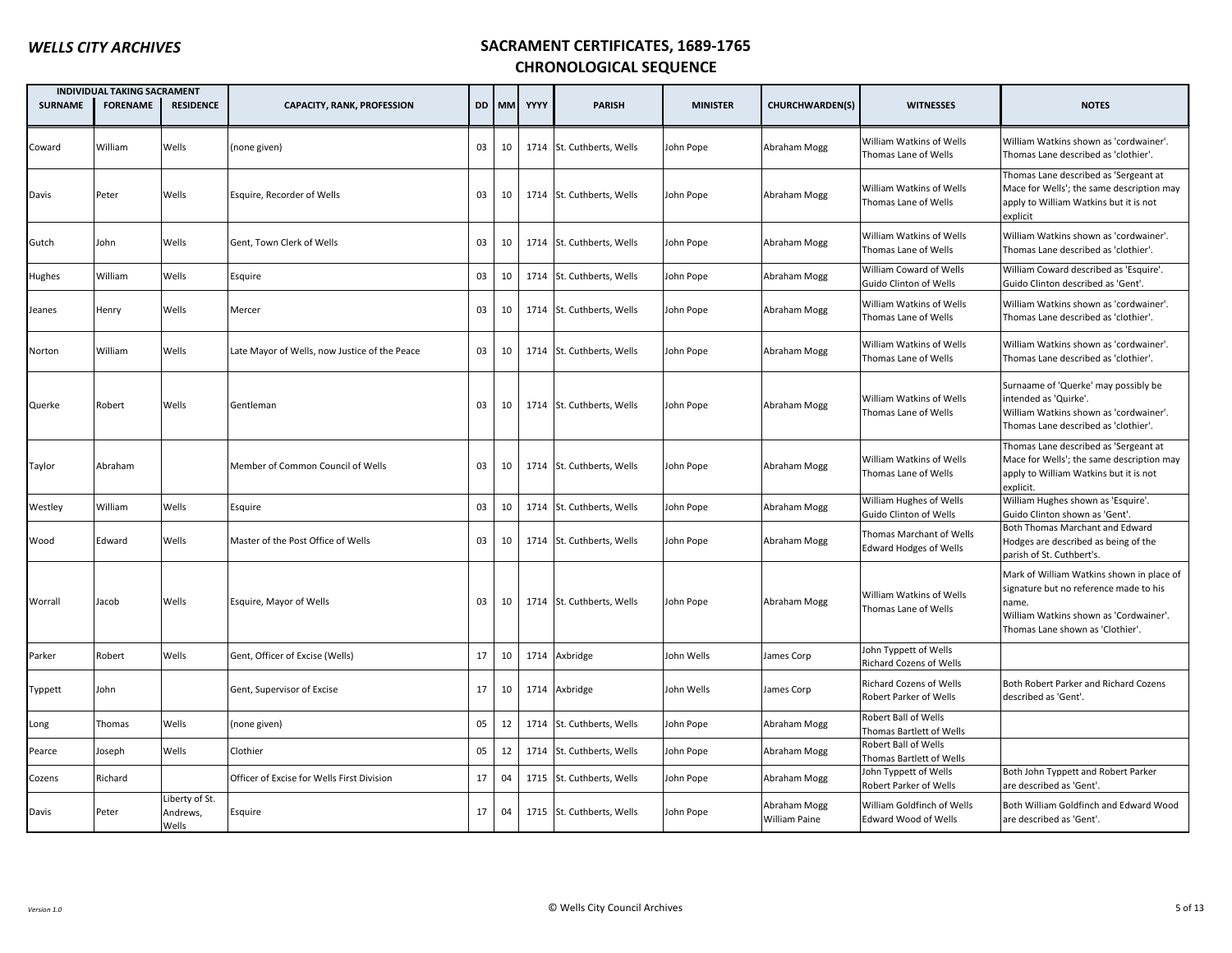|                | INDIVIDUAL TAKING SACRAMENT |                                     |                                                                                                                                                  |    |       |      |                           |                 |                                  |                                                                                                               |                                                                                                                      |
|----------------|-----------------------------|-------------------------------------|--------------------------------------------------------------------------------------------------------------------------------------------------|----|-------|------|---------------------------|-----------------|----------------------------------|---------------------------------------------------------------------------------------------------------------|----------------------------------------------------------------------------------------------------------------------|
| <b>SURNAME</b> | <b>FORENAME</b>             | <b>RESIDENCE</b>                    | <b>CAPACITY, RANK, PROFESSION</b>                                                                                                                |    | DD MM | YYYY | <b>PARISH</b>             | <b>MINISTER</b> | <b>CHURCHWARDEN(S)</b>           | <b>WITNESSES</b>                                                                                              | <b>NOTES</b>                                                                                                         |
| Evett          | John                        |                                     | Officer of the Leather Tax for Wells                                                                                                             | 17 | 04    |      | 1715 St. Cuthberts, Wells | John Pope       | Abraham Mogg                     | Robert Parker of Wells<br>Charles Prosser of<br>Crosscomb                                                     | Robert Parker and Charles Prosser are<br>both described as 'Gent'.                                                   |
| Hughes         | William                     | Liberty of St.<br>Andrews,<br>Wells | Esquire                                                                                                                                          | 17 | 04    |      | 1715 St. Cuthberts, Wells | John Pope       | Abraham Mogg<br>William Paine    | William Goldfinch of Wells<br>Thomas Atwell of the<br>Liberty of St. Andrews                                  | William Goldfinch described as 'Gent'.<br>Thomas Atwell described as 'Yeoman'.                                       |
| Parker         | Robert                      |                                     | Gentleman                                                                                                                                        | 17 | 04    |      | 1715 St. Cuthberts, Wells | John Pope       | Abraham Mogg                     | Rich. Cozens of Wells<br>Dr. John Typpett of Wells                                                            | Rich. Cozens and John Typpett both<br>described as 'Gent'.                                                           |
| Prosser        | Charles                     |                                     | Officer of Excise of Wells Outside                                                                                                               | 17 | 04    |      | 1715 St. Cuthberts, Wells | John Pope       | Abraham Mogg                     | Rich. Cozens of Wells<br>Robert Parker of Wells                                                               |                                                                                                                      |
| Typpett        | John                        |                                     | Gentleman                                                                                                                                        | 17 | 04    |      | 1715 St. Cuthberts, Wells | John Pope       | Abraham Mogg                     | Robert Parker of Wells<br>Richard Cozens of Wells                                                             | Both Robert Parker and Richard Cozens<br>described as 'Gent'.                                                        |
| Westley        | William                     | Wells                               | Esquire                                                                                                                                          | 17 | 04    |      | 1715 St. Cuthberts, Wells | John Pope       | Abraham Mogg                     | William Hughes of the<br>Liberty of St. Andrew, Wells<br>Thomas Atwell of the<br>Liberty of St. Andrew, Wells | William Hughes described as 'Esquire'.<br>Thomas Atwell described as 'Yeoman'.                                       |
| Salmon         | William                     |                                     | Esquire, Mayor of Wells                                                                                                                          | 02 | 10    |      | 1715 St. Cuthberts, Wells | John Pope       | Charles Taylor                   | William Watkins of Wells<br>Thomas Lane of Wells                                                              | Mark of William Watkins shown in place of<br>signature but no reference made to his<br>name.                         |
| Worrall        | Jacob                       |                                     | Esquire, Justice of the Peace (Wells)                                                                                                            | 02 | 10    |      | 1715 St. Cuthberts, Wells | John Pope       | Charles Taylor                   | William Watkins of Wells<br>Thomas Lane of Wells                                                              | Mark of William Watkins shown in place of<br>signature but no reference made to his<br>name.                         |
| Baron          | Charles                     |                                     | Esquire, Mayor of Wells                                                                                                                          | 07 | 10    |      | 1716 St. Cuthberts, Wells | John Pope       | <b>Richard Cupper</b>            | William Watkins of Wells<br>Thomas Lane of Wells                                                              | William Watkins shown as 'cordwainer'.<br>Thomas Lane described as 'clothier'.                                       |
| Comes          | Richard                     | Wells                               | Esquire                                                                                                                                          | 07 | 10    |      | 1716 St. Cuthberts, Wells | John Pope       | John Rowley                      | lames Yorke of Wells<br>Thomas Bartlett                                                                       | Thomas Bartlett shown as 'cordwainer'.<br>Both James Yorke and Thomas Bartlett<br>described as 'Gent'.               |
| Salmon         | William                     |                                     | Esquire, Late Mayor of Wells                                                                                                                     | 07 | 10    |      | 1716 St. Cuthberts, Wells | John Pope       | Richard Cupper                   | William Watkins of Wells<br>Thomas Lane of Wells                                                              | William Watkins shown as 'cordwainer'.<br>Thomas Lane described as 'clothier'.                                       |
| Pope           | John                        |                                     | Clerk, Master of Arts, Commissiary and Official to<br>the Dean and Chapter of the Cathedral Church of<br>Bruton in their jurisdiction of Banwell | 21 | 10    | 1716 | Dinder                    | Elias Rebotier  | <b>Richard Hodges</b>            | Iohn Weare of Wells<br>Francis Rowden of Wells                                                                |                                                                                                                      |
| Baron          | Charles                     |                                     | Esquire, Late Mayor of Wells, now Justice of the<br>Peace                                                                                        | 06 | 10    |      | 1717 St. Cuthberts, Wells | John Pope       | John Tucker                      | William Watkins of Wells<br>Thomas Lane of Wells                                                              | William Watkins shown as 'cordwainer'.<br>Thomas Lane described as 'clothier'.                                       |
| Taylor         | Robert                      |                                     | Esquire, Mayor of Wells                                                                                                                          | 06 | 10    |      | 1717 St. Cuthberts, Wells | John Pope       | John Tucker                      | William Watkins of Wells<br>Thomas Lane of Wells                                                              | William Watkins shown as 'cordwainer'.<br>Thomas Lane described as 'clothier'.                                       |
| Norton         | William                     |                                     | Esquire, Mayor of Wells                                                                                                                          | 05 | 10    |      | 1718 St. Cuthberts, Wells | John Pope       | Charles Baron<br>Cornelius Yorke | William Watkins of Wells<br>Thomas Lane of Wells                                                              | Charles Baron described as 'Gent'.<br>William Watkins shown as 'cordwainer'.<br>Thomas Lane described as 'clothier'. |
| Taylor         | Robert                      |                                     | Late Mayor of Wells                                                                                                                              | 05 | 10    |      | 1718 St. Cuthberts, Wells | John Pope       | Charles Baron<br>Cornelius Yorke | William Watkins of Wells<br>Thomas Lane of Wells                                                              | Charles Baron described as 'Gent'.<br>William Watkins shown as 'cordwainer'.<br>Thomas Lane described as 'clothier'. |
| Sherston       | William                     | Wells                               | Gentleman                                                                                                                                        | 04 | 01    |      | 1719 St. Cuthberts, Wells | John Pope       | Joseph Pearce                    | Guido Clinton of Wells<br>John Paine Jnr. of Wells                                                            | Both witnesses described as 'Gent'.                                                                                  |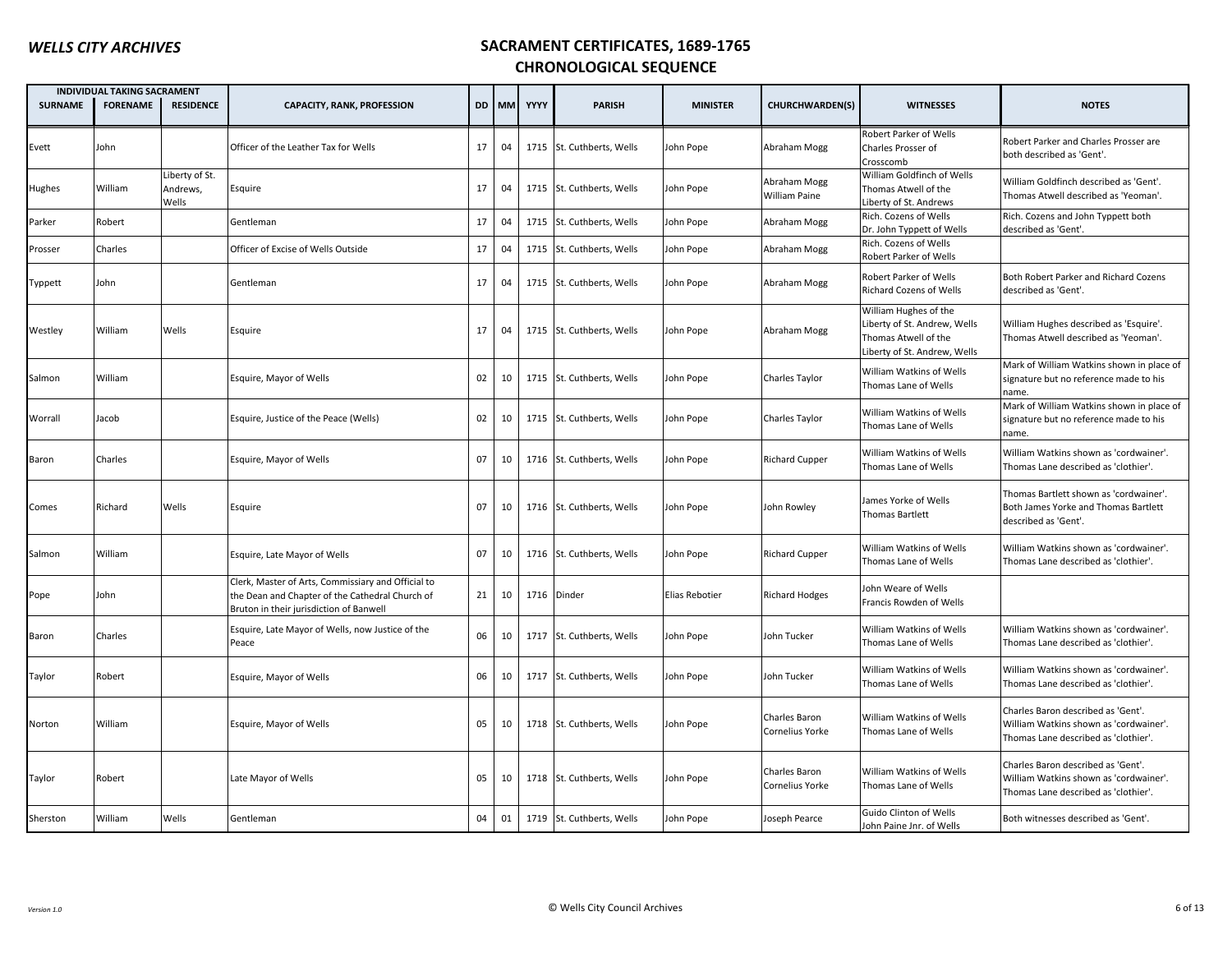|                | <b>INDIVIDUAL TAKING SACRAMENT</b> |                  |                                                                                              |    |              |      |                           |                      |                      |                                                                                                         |                                                                                                                                                                                                                              |
|----------------|------------------------------------|------------------|----------------------------------------------------------------------------------------------|----|--------------|------|---------------------------|----------------------|----------------------|---------------------------------------------------------------------------------------------------------|------------------------------------------------------------------------------------------------------------------------------------------------------------------------------------------------------------------------------|
| <b>SURNAME</b> | <b>FORENAME</b>                    | <b>RESIDENCE</b> | <b>CAPACITY, RANK, PROFESSION</b>                                                            |    | <b>DD</b> MM | YYYY | <b>PARISH</b>             | <b>MINISTER</b>      | CHURCHWARDEN(S)      | <b>WITNESSES</b>                                                                                        | <b>NOTES</b>                                                                                                                                                                                                                 |
| Draper         | Edward                             |                  | Esquire, Quarter Master in the Regiment of Horse<br>commanded by Right Honourable Lord Irwin | 29 | 03           |      | 1719 St. Cuthberts, Wells | Richard Healy        | Charles Baron        | Humphrey Good of Castle<br>Ellis in Wexford<br>Cuthbert Wightman of<br>Stannington in<br>Northumberland | Charles Baron described as 'Gent'.<br>Certificate not made out until 3 April.<br>Humphrey Good shown as 'Gent' and<br>Cuthbert Wightman as 'Esquire'.                                                                        |
| Walton         | William                            |                  | Esquire, Lieutenant in King's Own Regiment of<br>Horse commanded by Lord Irwin               | 29 | 03           |      | 1719 St. Cuthberts, Wells | <b>Richard Healy</b> | Charles Baron        | Edward Draper of Thirsk in<br>Yorkshire<br>Cuthbert Wightman of<br>Stannington in<br>Northumberland     | Charles Baron described as 'Gent'.<br>Certificate not made out until 3 April.<br><b>Edward Draper and Cuthbert Wightman</b><br>both shown as 'Esquire'.                                                                      |
| Wightman       | Cuthbert                           |                  | Esquire, Cornet in the Regiment commanded by<br>Right Honourable Lord Irwin                  | 29 | 03           |      | 1719 St. Cuthberts, Wells | <b>Richard Healy</b> | Charles Baron        | Edward Draper of Thirsk in<br>Yorkshire<br>Humphrey Good of Castle<br>Ellis in Wexford                  | Charles Baron described as 'Gent'.<br>Certificate not made out until 3 April.<br>Edward Draper shown as 'Esquire' and<br>Humphrey Good as 'Gent'.                                                                            |
| Lambert        | Francis                            |                  | Esquire, Lieutenant in King's Own Regiment of<br>Horse commanded by Lord Irwin               | 12 | 07           |      | 1719 St. Cuthberts, Wells | John Pope            | Charles Baron        | Tyndale Thompson of<br>Moulton in Yorkshire<br>Robert Mackrell of<br>Fletching (?) in Sussex            | Certificate not made out until 13 July.<br>Charles Baron described as 'Gent'.<br>Tyndale Thompson described as 'Esquire'.<br>Robert Mackrell described as 'Yeoman'.<br>Regiment became ist King's Dragoon<br>Guards in 1751. |
| Thompson       | Tyndale                            |                  | Esquire, Cornet in King's Own Regiment<br>commanded by Viscount Irwin                        | 12 | 07           |      | 1719 St. Cuthberts, Wells | John Pope            | Charles Baron        | Francis Lambert of London,<br>Robert Mackrell of Fletching<br>in Sussex, Yeoman                         | Certificate not made out until 13 July.<br>Robert Mackrell described as 'Yeoman'.                                                                                                                                            |
| Norton         | William                            |                  | Late Mayor of Wells                                                                          | 04 | 10           |      | 1719 St. Cuthberts, Wells | John Coles (curate)  | oseph Pearce         | William Watkins of Wells<br>Thomas Lane of Wells                                                        | William Watkins shown as 'cordwainer'.<br>Thomas Lane described as 'clothier'.                                                                                                                                               |
| Worrall        | jacob                              |                  | Esquire, Mayor of Wells                                                                      | 04 | 10           |      | 1719 St. Cuthberts, Wells | John Coles (curate)  | Joseph Pearce        | William Watkins of Wells<br>Thomas Lane of Wells                                                        | William Watkins shown as 'cordwainer'.<br>Thomas Lane described as 'clothier'.                                                                                                                                               |
| Franklin       | Francis                            |                  | Rector of Chelvye                                                                            | 01 | 05           | 1720 | St. Cuthberts, Wells      | <b>Richard Healy</b> | Joseph Pearce        | Thomas Bacon of Mansell<br>John Brown of Wells                                                          | Location now has spelling of 'Chelvey'.                                                                                                                                                                                      |
| Cooke          | Hodges                             | Wells            | Clothier                                                                                     | 28 | 08           |      | 1720 St. Cuthberts, Wells | <b>Richard Healy</b> | Joseph Pearce        | Charles Tudway of Wells<br>Charles Cross of Wells                                                       |                                                                                                                                                                                                                              |
| Baron          | Charles                            |                  | Esquire, Mayor of Wells                                                                      | 02 | 10           |      | 1720 St. Cuthberts, Wells | Richard Healy        | John Paine Jnr.      | William Watkins of Wells<br>Thomas Lane of Wells                                                        | John Paine described as 'Gent'.<br>William Watkins shown as 'cordwainer'.<br>Thomas Lane described as 'clothier'.                                                                                                            |
| Paine          | John                               |                  | Notarie Publiq                                                                               | 02 | 10           |      | 1720 St. Cuthberts, Wells | <b>Richard Healy</b> | <b>Edward Plenty</b> | <b>William Watkins</b><br>Thomas Lane                                                                   | John Paine described as 'Jnr'.<br>William Watkins shown as 'shoemaker'.<br>Thomas Lane described as 'clothier'.                                                                                                              |
| Worrall        | Jacob                              |                  | Esquire, Late Mayor of Wells, now Justice of the<br>Peace                                    | 02 | 10           |      | 1720 St. Cuthberts, Wells | Richard Healy        | John Paine Jnr.      | William Watkins of Wells<br>Thomas Lane of Wells                                                        | John Paine Jnr. described as 'Gent'.<br>William Watkins shown as 'cordwainer'.<br>Thomas Lane described as 'clothier'.                                                                                                       |
| Baron          | Matthew                            |                  | Esquire, Justice of the Peace (Wells)                                                        | 09 | 04           | 1721 | St. Cuthberts, Wells      | <b>Richard Healy</b> | John Paine Jnr.      | William Watkins of Wells<br>Thomas Lane of Wells                                                        | John Paine Jnr. described as 'Gent'.<br>William Watkins shown as 'cordwainer'.<br>Thomas Lane described as 'clothier'.                                                                                                       |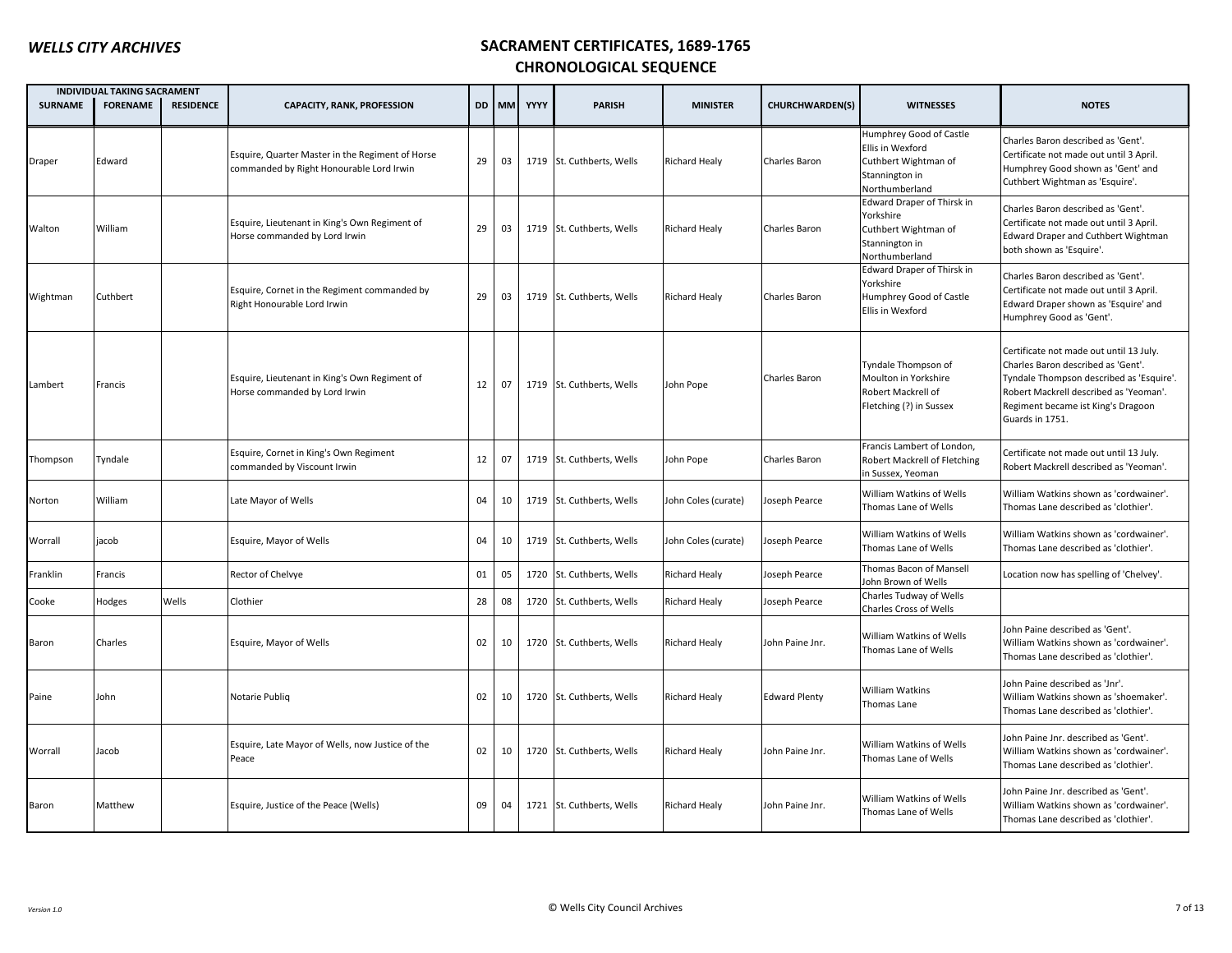|                | <b>INDIVIDUAL TAKING SACRAMENT</b> |                  |                                                                  |    |       |      |                           |                      |                        |                                                               |                                                                                                                        |
|----------------|------------------------------------|------------------|------------------------------------------------------------------|----|-------|------|---------------------------|----------------------|------------------------|---------------------------------------------------------------|------------------------------------------------------------------------------------------------------------------------|
| <b>SURNAME</b> | <b>FORENAME</b>                    | <b>RESIDENCE</b> | <b>CAPACITY, RANK, PROFESSION</b>                                |    | DD MM | YYYY | <b>PARISH</b>             | <b>MINISTER</b>      | <b>CHURCHWARDEN(S)</b> | <b>WITNESSES</b>                                              | <b>NOTES</b>                                                                                                           |
| Luffe          | loseph                             | Wells            | Mr.                                                              | 09 | 04    |      | 1721 St. Cuthberts, Wells | <b>Richard Healy</b> | John Paine Jnr.        | William Watkins of Wells<br>Thomas Lane of Wells              | Iohn Paine Jnr. described as 'Gent'.<br>William Watkins shown as 'cordwainer'.<br>Thomas Lane described as 'clothier'. |
| Tudway         | Charles                            | Wells            | Gentleman                                                        | 09 | 04    |      | 1721 St. Cuthberts, Wells | <b>Richard Healy</b> | John Paine Jnr.        | William Watkins of Wells<br>Thomas Lane of Wells              | Iohn Paine Jnr. described as 'Gent'.<br>William Watkins shown as 'cordwainer'.<br>Thomas Lane described as 'clothier'. |
| Pearce         | Joseph                             | Wells            | (none given)                                                     | 16 | 04    |      | 1721 St. Cuthberts, Wells | <b>Richard Healy</b> | <b>Edward Plenty</b>   | William Watkins of Wells<br>Thomas Lane of Wells              | William Watkins shown as 'cordwainer'.<br>Thomas Lane described as 'clothier'.                                         |
| Baron          | Charles                            |                  | Esquire, Justice of the Peace (Wells)                            | 01 | 10    |      | 1721 St. Cuthberts, Wells | <b>Richard Healy</b> | John Browne            | William Watkins of Wells<br>Thomas Lane of Wells              |                                                                                                                        |
| Strode         | Robert                             |                  | Mercer                                                           | 19 | 11    |      | 1721 St. Cuthberts, Wells | <b>Richard Healy</b> | ohn Brown              | Chas. Moor of Wells<br>Iohn Weare of Wells                    |                                                                                                                        |
| Healy          | William                            | Wells            | (none given)                                                     | 04 | 08    |      | 1723 Wookey               | Thomas Ford          | William Gale           | William Marchant<br>William Norton the younger                |                                                                                                                        |
| Hellard        | Henry                              |                  | Member of Common Council of Wells                                | 06 | 10    |      | 1723 St. Cuthberts, Wells | <b>Richard Healy</b> | <b>Hodges Cooke</b>    | William Watkins of Wells<br>Thomas Arny of Wells              |                                                                                                                        |
| Salmon         | William                            |                  | Esquire, Mayor Of Wells                                          | 06 | 10    | 1723 | St. Cuthberts, Wells      | Richard Healy        | Hodges Cooke           | William Watkins of Wells<br>Thomas Arny of Wells              |                                                                                                                        |
| Bunbury        | Matthew                            |                  | Ensign in Honourable Col. Grove's Regiment of Foot               | 26 | 03    | 1727 | St. Cuthberts, Wells      | <b>Richard Healy</b> | Henry Hellard          | Lieutenant Nicholas Rylands<br>Ensign Edward Lyster           |                                                                                                                        |
| Crymble        | Roger                              |                  | Lieutenant in Honourable George Grove's<br>Regiment of Foot      | 26 | 03    |      | 1727 St. Cuthberts, Wells | <b>Richard Healy</b> | Henry Hellard          | John Freke<br>Nicholas Ford                                   |                                                                                                                        |
| Dalgardno      | Newdigate                          |                  | Ensign in Honourable Col. Grove's Regiment of Foot               | 26 | 03    |      | 1727 St. Cuthberts, Wells | <b>Richard Healy</b> | Henry Hellard          | Lieutenant Lemyng<br>Richardson<br><b>Ensign Thomas Leake</b> |                                                                                                                        |
| Dixie          | Richard                            |                  | Ensign in Honourable Col. Grove's Regiment of Foot               | 26 | 03    |      | 1727 St. Cuthberts, Wells | <b>Richard Healy</b> | Henry Hellard          | Lieutenant William Mercer<br>Ensign John Freke                |                                                                                                                        |
| Ford           | Nicholas                           |                  | Ensign in Honourable Col. Grove's Regiment of Foot               | 26 | 03    |      | 1727 St. Cuthberts, Wells | <b>Richard Healy</b> | Henry Hellard          | Lt. Roger Crymble<br>Ensign John Freke                        |                                                                                                                        |
| Freke          | John                               |                  | Ensign in Colonel Grove's Regiment of Foot                       | 26 | 03    | 1727 | St. Cuthberts, Wells      | Richard Healy        | Henry Hellard          | <b>Richard Dixie</b><br>Roger Crymble                         |                                                                                                                        |
| Leake          | Thomas                             |                  | Ensign in Col. Grove's Regiment of Foot                          | 26 | 03    | 1727 | St. Cuthberts, Wells      | <b>Richard Healy</b> | Henry Hellard          | Lt. Lemyng Richardson<br>Newdigate Dalgardno                  |                                                                                                                        |
| Lyster         | Edward                             |                  | Ensign in Honourable Col. Grove's Regiment of Foot               | 26 | 03    | 1727 | St. Cuthberts, Wells      | <b>Richard Healy</b> | lenry Hellard          | Lieutenant Nicholas Rylands<br><b>Ensign Matthew Bunbury</b>  |                                                                                                                        |
| Master         | Thomas                             |                  | Ensign in Honourable Col. Grove's Regiment of Foot               | 26 | 03    |      | 1727 St. Cuthberts, Wells | <b>Richard Healy</b> | Henry Hellard          | Ensign Newdigate Dalgardno<br>Ensign John Freke               |                                                                                                                        |
| Mercer         | William                            |                  | Lieutenant in Honourable Col. George Grove's<br>Regiment of Foot | 26 | 03    |      | 1727 St. Cuthberts, Wells | <b>Richard Healy</b> | Henry Hellard          | Lieutenant William Rousby<br>Alexander Moor                   | Surname of second witness shown as<br>Mure' by churchwarden, but signature<br>appears to be 'Moor'.                    |
| Moor           | Alexander                          |                  | Surgeon's Mate in Col. Grove's Regiment of Foot                  | 26 | 03    | 1727 | St. Cuthberts, Wells      | Richard Healy        | Henry Hellard          | Rev. Wm. Mercer<br>Wm. Rousby                                 |                                                                                                                        |
| Richardson     | Lemyng                             |                  | Lieutenant in Honourable Col. George Grove's<br>Regiment of Foot | 26 | 03    | 1727 | St. Cuthberts, Wells      | <b>Richard Healy</b> | Henry Hellard          | Capt. Mounser Simons<br>Thomas Leake                          |                                                                                                                        |
| Rousby         | William                            |                  | Lieutenant in Honourable Col. George Grove's<br>Regiment of Foot | 26 | 03    | 1727 | St. Cuthberts, Wells      | Richard Healy        | Henry Hellard          | Lieutenant William Mercer<br>Mr. Alexander Moor               |                                                                                                                        |
| Rylands        | Nicholas                           |                  | Lieutenant in Honourable Col. George Grove's<br>Regiment of Foot | 26 | 03    |      | 1727 St. Cuthberts, Wells | <b>Richard Healy</b> | Henry Hellard          | Matthew Bunbury<br><b>Edward Lyster</b>                       |                                                                                                                        |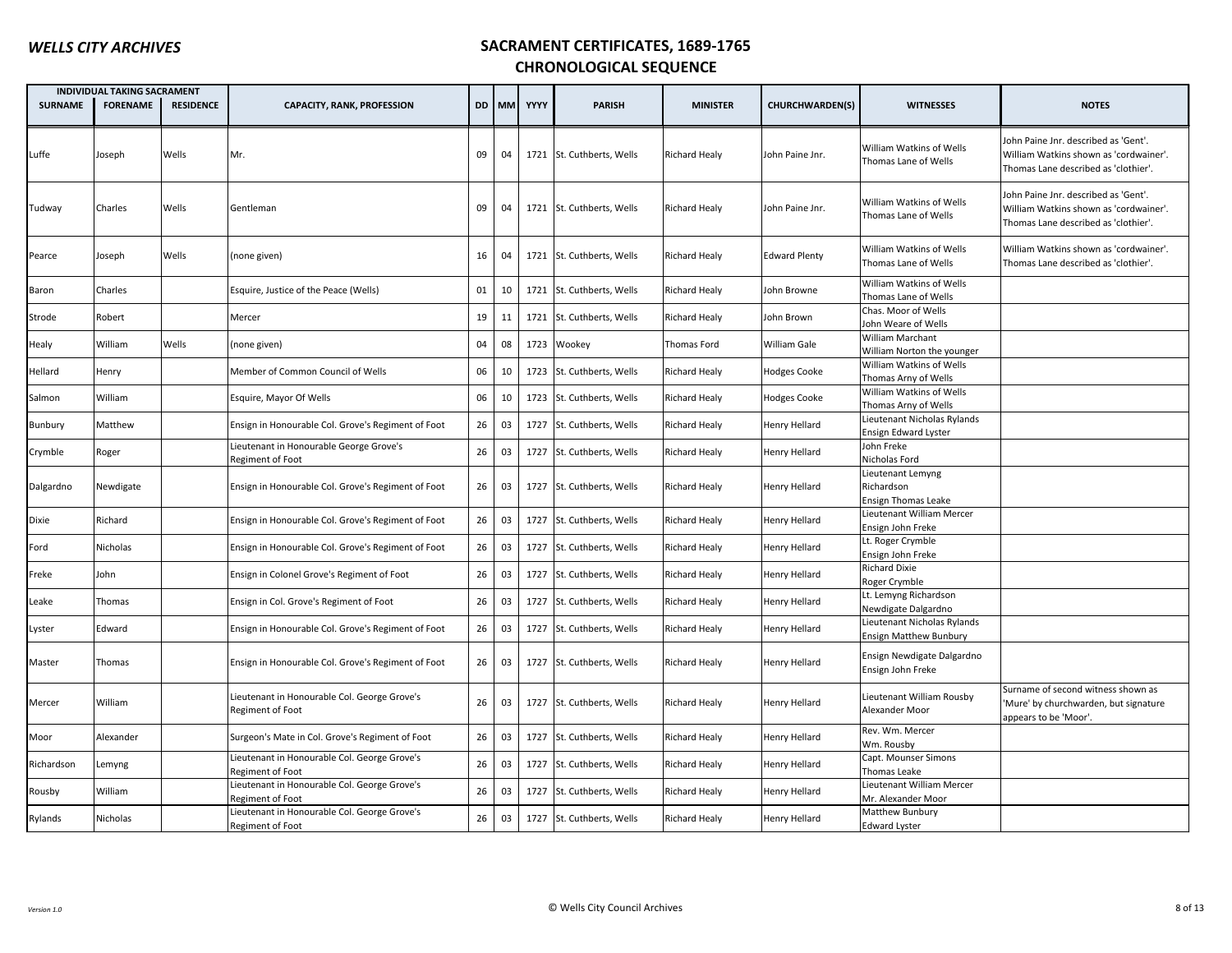|                | <b>INDIVIDUAL TAKING SACRAMENT</b> |                  |                                                                                   |    |    |            |                           |                  |                        |                                                                          |                                                                  |
|----------------|------------------------------------|------------------|-----------------------------------------------------------------------------------|----|----|------------|---------------------------|------------------|------------------------|--------------------------------------------------------------------------|------------------------------------------------------------------|
| <b>SURNAME</b> | <b>FORENAME</b>                    | <b>RESIDENCE</b> | <b>CAPACITY, RANK, PROFESSION</b>                                                 |    |    | DD MM YYYY | <b>PARISH</b>             | <b>MINISTER</b>  | CHURCHWARDEN(S)        | <b>WITNESSES</b>                                                         | <b>NOTES</b>                                                     |
| Simons         | Mounser                            |                  | Capt. In Honourable Col. George Grove's Regiment<br>of Foot                       | 26 | 03 |            | 1727 St. Cuthberts, Wells | Richard Healy    | Henry Hellard          | Lieutenant Lemyng<br>Richardson<br>Alexander Moor                        |                                                                  |
| Lyons          | John                               |                  | Captain in Honourable George Grove's Regiment<br>of Foot                          | 02 | 04 |            | 1727 St. Cuthberts, Wells | Richard Healy    | <b>Henry Hellard</b>   | James Nicholls<br>John Weare                                             |                                                                  |
| Chaigneau      | John                               |                  | Surgeon in Honourable Col. Grove's Regiment of<br>Foot                            | 09 | 04 | 1727       | <b>Buckland Dinham</b>    | Jos, Jenkins     | John Morgan            | Joseph Tourness<br>Thomas Collier                                        | Surname of first witness not clear                               |
| Collier        | Thomas                             |                  | Ensign in Right Honourable Lord Cadogan's<br>Regiment of Foot                     | 09 | 04 | 1727       | <b>Buckland Dinham</b>    | Jos, Jenkins     | John Morgan            | Lieutenant Joseph Francis<br>Surgeon John Chaigneau                      |                                                                  |
| Tourness       | Joseph                             |                  | Lieutenant in Col. Tyrone's Regiment of Foot                                      | 09 | 04 | 1727       | <b>Buckland Dinham</b>    | Jos. Jenkins     | John Morgan            | Thomas Collier<br>John Chaigneau                                         |                                                                  |
| Lambert        | John                               |                  | Ensign, in Col. George Grove's Regiment of Foot                                   | 09 | 04 | 1727       | St. Cuthberts, Wells      | Richard Healy    | <b>Richard Perry</b>   | James Nicholls of Wells<br>John Weare of Wells                           |                                                                  |
| <b>Burland</b> | John                               | Wells            | Esquire                                                                           | 25 | 12 |            | 1738 St. Cuthberts, Wells | Lawson Hudleston | <b>Francis Thacker</b> | George King of Wells,<br>Tailor<br>William Style of Wells,<br>Cordwainer |                                                                  |
| Paine          | Richard                            | Wells            | <b>Notary Publick</b>                                                             | 25 | 12 |            | 1738 St. Cuthberts, Wells | Lawson Hudleston | <b>Francis Thacker</b> | George King of Wells,<br>Tailor<br>William Style of Wells,<br>Cordwainer |                                                                  |
| Charles        | William                            |                  | Surgeon in Major General Handasyde's<br>Regiment of Foot                          | 05 | 10 |            | 1740 St. Cuthberts, Wells | Robt. Kingston   | Robt. Franncis         | George King of Wells<br>William Style of Wells                           |                                                                  |
| Devereux       | Walter                             |                  | Captain in Major General Handasyde's<br>Regiment of Foot                          | 05 | 10 |            | 1740 St. Cuthberts, Wells | Robt. Kingston   | Robt. Franncis         | George King of Wells<br>William Style of Wells                           |                                                                  |
| Keate          | William                            |                  | Esquire, Mayor of Wells                                                           | 05 | 10 |            | 1740 St. Cuthberts, Wells | Robt. Kingston   | Robt. Franncis         | George King of Wells<br>William Style of Wells                           |                                                                  |
| Kemle          | Joseph                             |                  | Mr., Member of Common Council of Wells                                            | 05 | 10 |            | 1740 St. Cuthberts, Wells | Robt. Kingston   | Robt. Franncis         | George King of Wells<br>William Style of Wells                           | Surname of main individual not clear                             |
| Parfit         | James                              |                  | Mr., Member of Common Council of Wells                                            | 05 | 10 |            | 1740 St. Cuthberts, Wells | Robt. Kingston   | Robt. Franncis         | George King of Wells<br>William Style of Wells                           |                                                                  |
| Sherston       | Dodington                          |                  | Esquire, Justice of the Peace (Wells)                                             | 05 | 10 |            | 1740 St. Cuthberts, Wells | Robt. Kingston   | Robt. Franncis         | George King of Wells<br>William Style of Wells                           |                                                                  |
| Wynne          | John                               |                  | Notary Publick, Principal Register of the Bishop<br>and Diocese of Bath and Wells | 05 | 10 |            | 1740 St. Cuthberts, Wells | Robt. Kingston   | Robt. Franncis         | John Hawkins of Wells<br>George King of Wells<br>William Style of Wells  |                                                                  |
| Browne         | John                               |                  | Member of Common Council of Wells                                                 | 07 | 06 |            | 1741 St. Cuthberts, Wells | Robt. Kingston   | Robt. Franncis         | George King of Wells<br>William Style of Wells                           |                                                                  |
| Gutch          | John                               |                  | Gent, Town Clerk of Wells                                                         | 07 | 06 | 1741       | St. Cuthberts, Wells      | Robt. Kingston   | Robt. Franncis         | George King of Wells<br>William Style of Wells                           |                                                                  |
| Millard        | Thomas                             |                  | One of the eight masters of the city                                              | 07 | 06 | 1741       | St. Cuthberts, Wells      | Robt. Kingston   | Robt. Franncis         | George King of Wells<br>William Style of Wells                           |                                                                  |
| Jenkins        | Richard                            |                  | Clerk, Prebendary of Scampford                                                    | 04 | 10 |            | 1741 St. Cuthberts, Wells | George Shakerley | Robt. Franncis         | George King of Wells<br>William Style of Wells                           |                                                                  |
| Booth          | Winchcomb                          | Wells            | Notary Publick                                                                    | 08 | 03 | 1742       | Wookey                    | Thos. Ford       | Jas. Elvard            | Benjamin Pulsford<br><b>Anthony Turner</b>                               | Certificate not signed.<br>Year is 1742/43 rather than 1742.     |
| Bartlet        | Joseph                             |                  | Member of Common Council of Wells                                                 | 03 | 10 | 1742       | St. Cuthberts, Wells      | Robt. Kingston   | <b>Charles Penny</b>   | George King of Wells<br>John Mead of Wells                               |                                                                  |
| Long           | John Dorset                        |                  | Esquire, Mayor of Wells                                                           | 03 | 10 | 1742       | St. Cuthberts, Wells      | Robt. Kingston   | Charles Penny          | George King of Wells<br>John Mead of Wells                               | Second forename of John Long not clear.                          |
| Millard        | Thomas                             |                  | Esquire, Justice of the Peace (Wells)                                             | 03 | 10 |            | 1742 St. Cuthberts, Wells | Robt. Kingston   | Charles Penny          | George King of Wells<br>John Mead of Wells                               | Name of Thomas Millard missing from<br>lower part of certificate |
| Strode         | Thomas                             |                  | Gent, One of the eight masters of the city                                        | 03 | 10 |            | 1742 St. Cuthberts, Wells | Robt. Kingston   | Charles Penny          | George King of Wells<br>John Mead of Wells                               |                                                                  |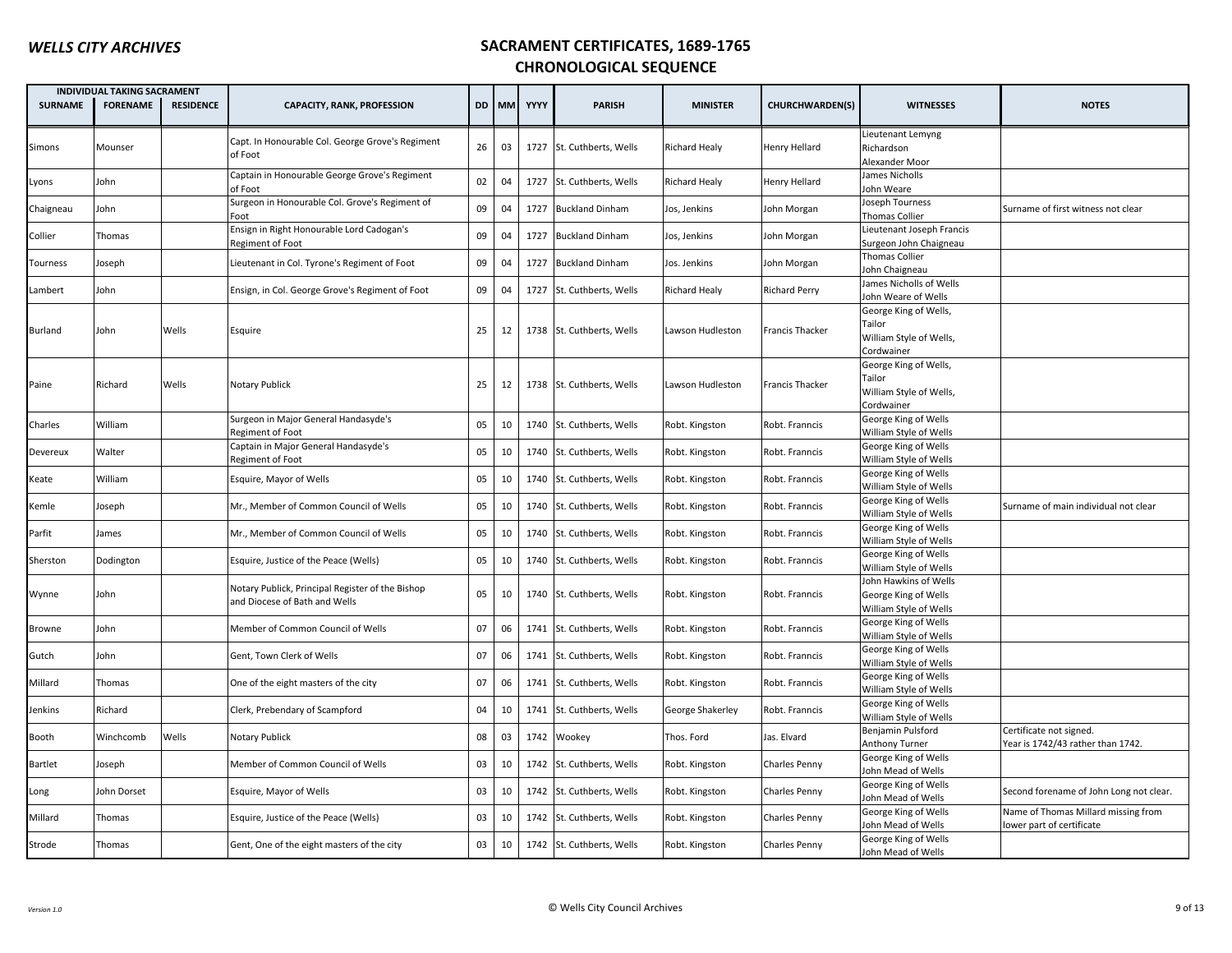|                | <b>INDIVIDUAL TAKING SACRAMENT</b> |                  |                                                                                     |    |       |      |                           |                 |                        |                                                               |                                                                                                                 |
|----------------|------------------------------------|------------------|-------------------------------------------------------------------------------------|----|-------|------|---------------------------|-----------------|------------------------|---------------------------------------------------------------|-----------------------------------------------------------------------------------------------------------------|
| <b>SURNAME</b> | <b>FORENAME</b>                    | <b>RESIDENCE</b> | <b>CAPACITY, RANK, PROFESSION</b>                                                   |    | DD MM | YYYY | <b>PARISH</b>             | <b>MINISTER</b> | <b>CHURCHWARDEN(S)</b> | <b>WITNESSES</b>                                              | <b>NOTES</b>                                                                                                    |
| Long           | John Dorset                        |                  | Esquire, Mayor of Wells                                                             | 19 | 06    |      | 1743 St. Cuthberts, Wells | Robt. Kingston  | Joseph Kemle           | Mr. Joseph Kemle<br>(churchwarden)<br>John Lancaster of Wells | Second forename of John Long not clear.<br>Surname of churchwarden not clear,<br>possibly intended as 'Kemble'? |
| Caine          | Francis                            |                  | Member of Common Council of Wells                                                   | 09 | 10    | 1743 | St. Cuthberts, Wells      | Wm. Hudleston   | Joseph Kemle           | George King of Wells<br>Iohn Mead of Wells                    | Surname of churchwarden not clear,<br>possibly intended as 'Kemble'?                                            |
| Long           | John                               |                  | Esquire, Justice of the Peace (Wells)                                               | 09 | 10    |      | 1743 St. Cuthberts, Wells | Wm. Hudleston   | Joseph Kemle           | George King of Wells<br>ohn Mead of Wells                     | Surname of churchwarden not clear,<br>possibly intended as 'Kemble'?                                            |
| Strode         | Thomas                             |                  | Esquire, Mayor of Wells                                                             | 09 | 10    |      | 1743 St. Cuthberts, Wells | Wm. Hudleston   | Joseph Kemle           | George King of Wells<br>ohn Mead of Wells                     | Surname of churchwarden not clear,<br>possibly intended as 'Kemble'?                                            |
| Yorke          | James                              |                  | Gentleman                                                                           | 20 | 05    |      | 1744 St. Cuthberts, Wells | Wm. Hudleston   | Joseph Kemle           | Iohn Lancaster<br>Daniel Oxley                                | Described as 'James Yorke the Younger'.<br>Surname of churchwarden not clear,<br>possibly intended as 'Kemble'? |
| Hellard        | Henry                              |                  | Esquire, Mayor of Wells                                                             | 14 | 10    |      | 1744 St. Cuthberts, Wells | Robert Kingston | Wm. Nichols            | George King of Wells<br>ohn Mead of Wells                     | Witnesses are Sergeants-at-mace                                                                                 |
| Strode         | Thomas                             |                  | Esquire, Commissioner of Sewers, Mayor of Wells                                     | 14 | 10    |      | 1744 St. Cuthberts, Wells | Robt. Kingston  | Wm. Nichols            | George King of Wells<br>ohn Mead of Wells                     | Witnesses are Sergeants-at-mace                                                                                 |
| Hellard        | Henry                              |                  | Esquire, Late Mayor and Commissioner of Sewers, now<br>lustice of the Peace (Wells) | 06 | 10    | 1745 | St. Cuthberts, Wells      | Wm. Hudleston   | Wm. Nichols            | George King of Wells<br>ohn Mead of Wells                     | Witnesses are Sergeants-at-mace                                                                                 |
| Sutton         | John                               |                  | Esquire, Mayor of Wells                                                             | 06 | 10    | 1745 | St. Cuthberts, Wells      | Wm. Hudleston   | Wm. Nichols            | George King of Wells<br>ohn Mead of Wells                     | Witnesses are Sergeants-at-mace                                                                                 |
| Langham        | Purbeck                            |                  | Cornet in Lord Cobham's Dragoons                                                    | 11 | 01    | 1746 | St. Cuthberts, Wells      | Robt. Kingston  | Fran. Paine            | ohn Lancaster of Wells<br>Daniel Oxley of Wells               | Year is 1746/47 rather than 1746                                                                                |
| Sutton         | John                               |                  | Esquire, Justice of the Peace (Wells)                                               | 05 | 10    |      | 1746 St. Cuthberts, Wells | Wm. Hudleston   | M Bush (mark)          | John Mead of Wells<br>George King of Wells                    |                                                                                                                 |
| Keate          | William                            |                  | Esquire, Mayor of Wells, Commissioner of Sewers                                     | 28 | 12    |      | 1746 St. Cuthberts, Wells | Robt. Kingston  | Fran. Paine            | ohn Mead of Wells<br>George King of Wells                     | Witnesses are Sergeants-at-mace                                                                                 |
| La Faussille   | Iohn                               |                  | Major in Major General Wolfe's Regiment                                             | 28 | 12    | 1746 | St. Cuthberts, Wells      | Robt. Kingston  | Fran. Paine            | ohn Lancaster of Wells<br>Daniel Oxley of Wells               |                                                                                                                 |
| Chappell       | Robert                             | Wells            | Gent, Lieutenant in His Majesty's Marine Forces                                     | 05 | 10    | 1755 | St. Cuthberts, Wells      | Wm. Hudleston   | James Hood             | lames Holmes, Wells<br>James Alexander, Wells                 | No sermon                                                                                                       |
| Holloway       | Robert                             |                  | Esquire, Justice of the Peace (Wells)                                               | 05 | 10    | 1755 | St. Cuthberts, Wells      | Wm. Hudleston   | James Hood             | lames Holmes, Wells<br>lames Alexander, Wells                 | No sermon.<br>Witnesses are Sergeants-at-mace                                                                   |
| Tudway         | Clement                            |                  | Esquire, Member of Common Council of Wells                                          | 05 | 10    |      | 1755 St. Cuthberts, Wells | Wm. Hudleston   | James Hood             | ames Holmes, Wells<br>lames Alexander, Wells                  | No sermon.<br>Witnesses are Sergeants-at-mace                                                                   |
| Tudway         | Charles                            |                  | Esquire, Mayor of Wells                                                             | 05 | 10    | 1755 | St. Cuthberts, Wells      | Wm. Hudleston   | James Hood             | ames Holmes, Wells<br>lames Alexander, Wells                  | No sermon<br>Witnesses are Sergeants-at-mace                                                                    |
| Lovell         | Edmund                             |                  | Clerk, Master of Arts, Canon residentiary of the<br>Cathedral Church of Wells       | 28 | 12    | 1755 | St. Cuthberts, Wells      | Wm. Hudleston   | R A Sutton             | ohn Lancaster of Wells<br>Daniel Oxley of Wells               | Title given as 'Rev. Edmund Lovell'                                                                             |
| Miller         | Thomas                             |                  | Esquire, One of the Masters, Mayor of Wells                                         | 10 | 10    | 1756 | St. Cuthberts, Wells      | Wm. Hudleston   | R A Sutton             | lames Holmes, Wells<br>lames Alexander, Wells                 | No sermon                                                                                                       |
| Tudway         | Charles                            |                  | Esquire, Justice of the Peace (Wells)                                               | 10 | 10    | 1756 | St. Cuthberts, Wells      | Wm. Hudleston   | R A Sutton             | ames Holmes, Wells<br>lames Alexander, Wells                  | No sermon                                                                                                       |
| Cook           | John                               |                  | Major in Lieutenant General Wolfe's Regiment of<br>Foot                             | 26 | 12    | 1756 | Dinder                    | Edm. Lovell     | James Cooke            | Henry Lee, Esquire<br>ames Hart, Gent                         |                                                                                                                 |
| Downes         | Michael                            |                  | Gent, Ensign in Lieutenant General Wolfe's<br>Regiment of Foot                      | 26 | 12    | 1756 | Dinder                    | Edm. Lovell     | James Cooke            | Wm. Morrison<br>ames Hart, Gent                               |                                                                                                                 |
| Hart           | lames                              |                  | Gent, Ensign in Lieutenant General Wolfe's<br>Regiment of Foot                      | 26 | 12    | 1756 | Dinder                    | Edm. Lovell     | James Cooke            | ohn Cook, Esquire<br>Wm Morrison, Gent                        |                                                                                                                 |
| Knox           | Mitchell Bourne                    |                  | Gent, Ensign in Lieutenant General Wolfe's<br>Regiment of Foot                      | 26 | 12    | 1756 | Dinder                    | Edm. Lovell     | James Cooke            | Richard Nasbitt, Gent<br>ames Whyatt, Gent                    | Signature = Richard Nesbitt.<br>Signature = James Wyatt.                                                        |
| Lee            | Henry                              |                  | Esquire, Captain Lieutenant in Lieutenant General<br>Wolfe's Regiment of Foot       | 26 | 12    |      | 1756 Dinder               | Edm. Lovell     | James Cooke            | Iohn Cook, Esquire<br>James Nesbitt, Gent                     |                                                                                                                 |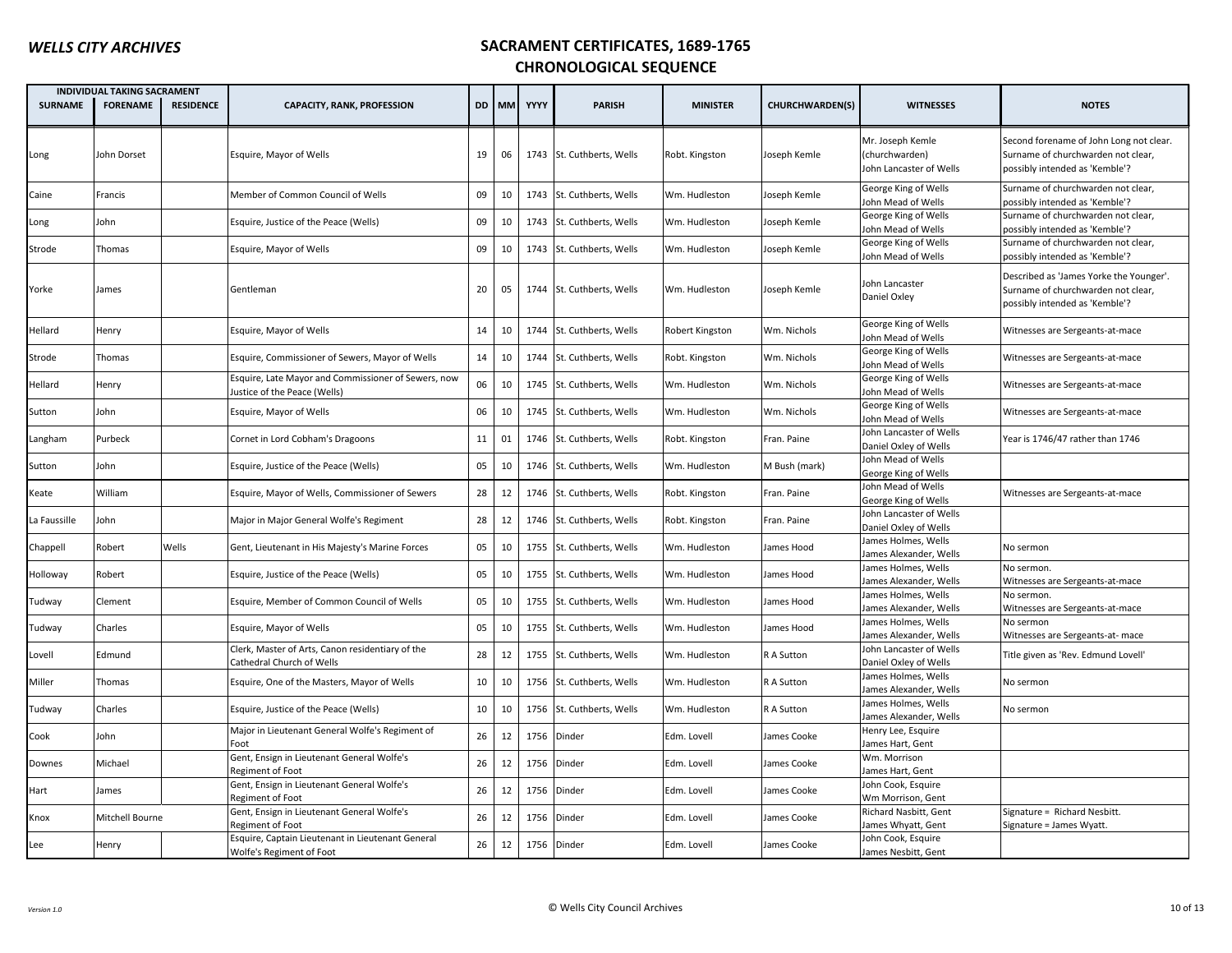|                | <b>INDIVIDUAL TAKING SACRAMENT</b> |                  |                                                                                   |           |    |         |                           |                 |                        |                                                   |                                                         |
|----------------|------------------------------------|------------------|-----------------------------------------------------------------------------------|-----------|----|---------|---------------------------|-----------------|------------------------|---------------------------------------------------|---------------------------------------------------------|
| <b>SURNAME</b> | <b>FORENAME</b>                    | <b>RESIDENCE</b> | <b>CAPACITY, RANK, PROFESSION</b>                                                 | <b>DD</b> |    | MM YYYY | <b>PARISH</b>             | <b>MINISTER</b> | <b>CHURCHWARDEN(S)</b> | <b>WITNESSES</b>                                  | <b>NOTES</b>                                            |
| Morrison       | William                            |                  | Gent, Ensign in Lieutenant General Wolfe's<br>Regiment of Foot                    | 26        | 12 |         | 1756 Dinder               | Edm. Lovell     | <b>James Cooke</b>     | James Nasbitt, Gent<br>Michael Downs, Gent        | Signature = James Nesbitt.<br>Signature = Mich. Downes. |
| Nasbitt        | Richard                            |                  | Gent, Ensign in Lieutenant General Wolfe's<br>Regiment of Foot                    | 26        | 12 |         | 1756 Dinder               | Edm. Lovell     | James Cooke            | James Hart, Gent<br>Mitchel Bourne Knox, Gent     | Signature = Mitchelburne Knox                           |
| Nasbitt        | James                              |                  | Gent, Ensign in Lieutenant General Wolfe's<br>Regiment of Foot                    | 26        | 12 |         | 1756 Dinder               | Edm. Lovell     | James Cooke            | Henry Lee, Esquire<br>James Hart, Gent            |                                                         |
| Read           | William                            |                  | Ensign in Lieutenant General Wolfe's Regiment of Foot                             | 26        | 12 |         | 1756 Dinder               | Edm. Lovell     | <b>James Cooke</b>     | James Nasbitt, Gent<br>James Hart, Gent           | Signature = James Nesbitt                               |
| Whyatt         | James                              |                  | Gent, Ensign in Lieutenant General Wolfe's<br>Regiment of Foot                    | 26        | 12 |         | 1756 Dinder               | Edm. Lovell     | James Cooke            | Wm Read<br>Mitchel Bourne Knox, Gent              | Signature = Wm Reed.<br>Signature = Mitchelburne Knox.  |
| Penny          | Charles                            |                  | Inspector or Surveyor of Windows in the Eastern<br>Division of Somerset           | 17        | 04 | 1757    | St. Cuthberts, Wells      | Wm. Hudleston   | Thos Millard           | John Lancaster of Wells<br>Daniel Oxley of Wells  | No sermon                                               |
| Jeffery        | Robert                             |                  | Member of Common Council of Wells                                                 | 02        | 10 |         | 1757 St. Cuthberts, Wells | Wm. Hudleston   | James Hood             | James Holmes, Wells<br>James Alexander, Wells     | Witnesses are Sergeants-at-mace                         |
| Jenkins        | Richard                            |                  | Clerk, Master of Arts, Official to the Reverend, the<br>Dean and Chapter of Wells | 02        | 10 |         | 1757 St. Cuthberts, Wells | Wm. Hudleston   | James Hood             | John Lancaster of Wells<br>Daniel Oxley of Wells  |                                                         |
| Keate          | William                            |                  | Esquire, Mayor of Wells                                                           | 02        | 10 |         | 1757 St. Cuthberts, Wells | Wm. Hudleston   | lames Hood             | James Holmes, Wells<br>James Alexander, Wells     | Witnesses are Sergeants-at-mace                         |
| Miller         | Thomas                             |                  | Esquire, Justice of the Peace (Wells)                                             | 02        | 10 |         | 1757 St. Cuthberts, Wells | Wm. Hudleston   | lames Hood             | James Holmes, Wells<br>James Alexander, Wells     | Witnesses are Sergeants-at-mace                         |
| Urch           | John Richard                       |                  | LLB, Official of the peculiar jurisdiction of<br>Henstridge                       | 02        | 10 |         | 1757 St. Cuthberts, Wells | Wm. Hudleston   | lames Hood             | John Lancaster of Wells<br>Daniel Oxley of Wells  |                                                         |
| Willes         | Henry                              |                  | Clerk, Master of Arts, Praecentor of the Cathedral<br>Church of Wells             | 02        | 10 |         | 1757 St. Cuthberts, Wells | Wm. Hudleston   | lames Hood             | James Holmes, Wells<br>James Alexander, Wells     |                                                         |
| Loker          | Charles                            | Stokelane        | (none given)                                                                      | 26        | 03 |         | 1758 St. Cuthberts, Wells | Wm. Hudleston   | lames Hood             | <b>Richard Barker</b><br>John Lancaster           |                                                         |
| Borland        | John                               |                  | (none given)                                                                      | 08        | 10 |         | 1758 St. Cuthberts, Wells | John Paine      | Robt. Jeffery          | James Holmes, Wells<br>James Alexander, Wells     |                                                         |
| Keate          | William                            |                  | Esquire, Justice of the Peace (Wells)                                             | 08        | 10 |         | 1758 St. Cuthberts, Wells | John Paine      | Robt. Jeffery          | James Holmes, Wells<br>James Alexander, Wells     |                                                         |
| Long           | John                               |                  | Esquire, Mayor of Wells                                                           | 08        | 10 |         | 1758 St. Cuthberts, Wells | John Paine      | Robt. Jeffery          | James Holmes, Wells<br>James Alexander, Wells     |                                                         |
| Potter         | Francis                            |                  | Clerk, Master of Arts, Archdeacon of Taunton                                      | 05        | 11 |         | 1758 St. Cuthberts, Wells | Wm. Hudleston   | Robt. Jeffery          | John Lancaster of Wells<br>Daniel Oxley of Wells  | No sermon                                               |
| Long           | John                               |                  | Esquire, Justice of the Peace (Wells)                                             | 07        | 10 |         | 1759 St. Cuthberts, Wells | Wm. Hudleston   | Thos Millard           | James Holmes, Wells<br>James Alexander, Wells     | No sermon                                               |
| Lovell         | Joseph                             | Wells            | Gent, Commissioner of Sewers                                                      | 07        | 10 |         | 1759 St. Cuthberts, Wells | Wm. Hudleston   | Thos Millard           | James Holmes, Wells<br>James Alexander, Wells     | No sermon                                               |
| Millard        | Thomas                             | Wells            | Gent, Commissioner of Sewers                                                      | 07        | 10 |         | 1759 St. Cuthberts, Wells | Wm. Hudleston   | <b>Richard Willcox</b> | James Holmes, Wells<br>James Alexander, Wells     | No sermon                                               |
| Pulsford       | Benjamin                           | Wells            | Gent, Commissioner of Sewers                                                      | 07        | 10 |         | 1759 St. Cuthberts, Wells | Wm. Hudleston   | Thos Millard           | James Holmes, Wells<br>James Alexander, Wells     | No sermon                                               |
| Roode          | William                            | Wells            | Gent, Commissioner of Sewers                                                      | 07        | 10 |         | 1759 St. Cuthberts, Wells | Wm. Hudleston   | Thos Millard           | James Holmes, Wells<br>James Alexander, Wells     | No sermon                                               |
| Slade          | Richard                            | Wells            | Gent, Commissioner of Sewers                                                      | 07        | 10 |         | 1759 St. Cuthberts, Wells | Wm. Hudleston   | Thos Millard           | James Holmes, Wells<br>James Alexander, Wells     | No sermon                                               |
| Sutton         | John                               |                  | Esquire, Mayor of Wells                                                           | 07        | 10 |         | 1759 St. Cuthberts, Wells | Wm. Hudleston   | Thos Millard           | James Holmes, Wells<br>James Alexander, Wells     | No sermon                                               |
| Esgar          | John                               |                  | Gentleman, Commissioner of Sewers                                                 | 05        | 11 |         | 1759 Meare                | S. Burgess      | Wm. Phelps             | John West Jnr. of Meare<br>John Day Jnr. of Meare |                                                         |
| West           | John                               | Meare            | Gent, Commissioner of Sewers                                                      | 25        | 11 |         | 1759 Meare                | S. Burgess      | Wm. Phelps             | John West Jnr. of Meare<br>John Day Jnr. of Meare |                                                         |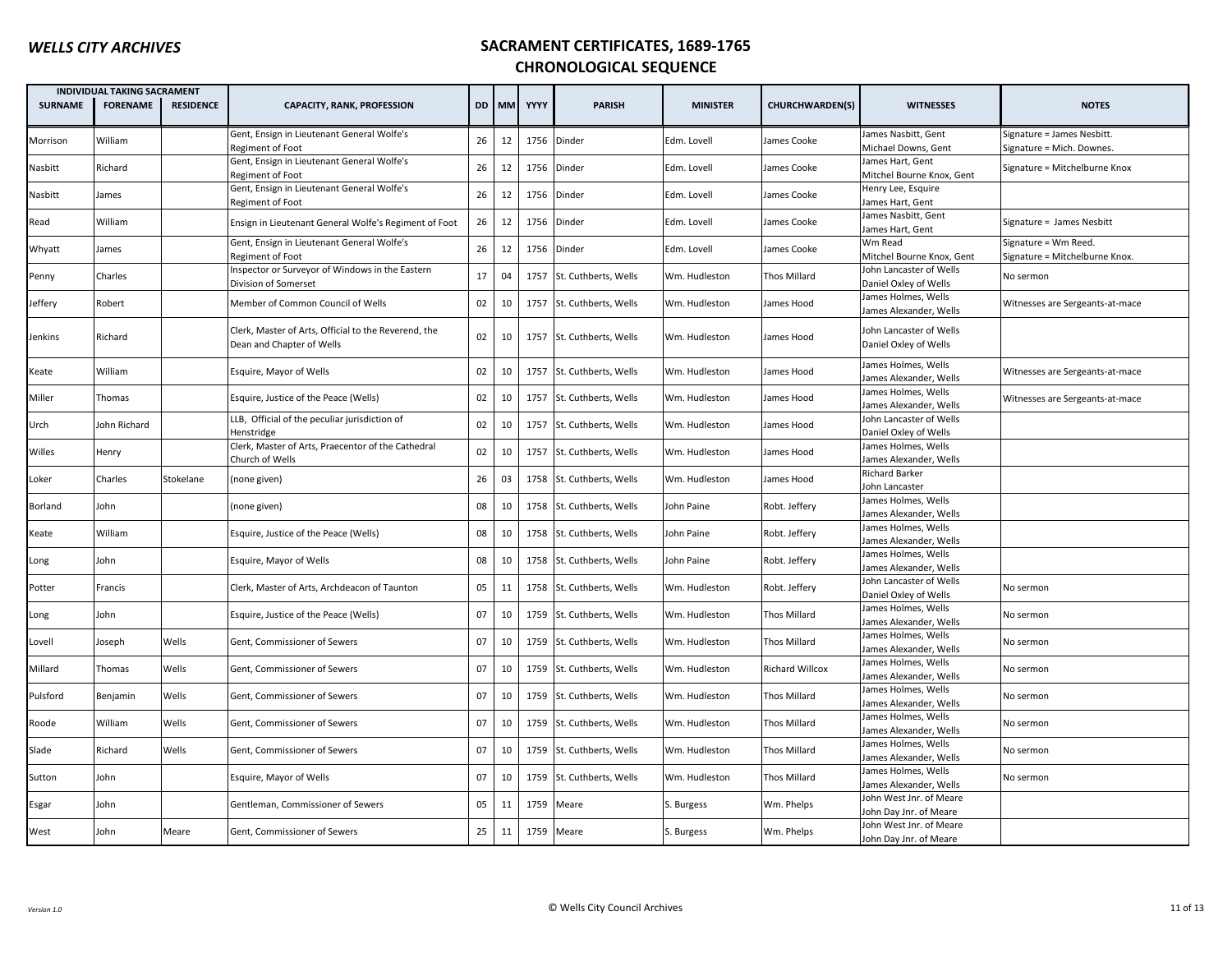|                | INDIVIDUAL TAKING SACRAMENT |                  |                                                                                                                    |    |       |      |                               |                       |                                        |                                                    |                                                                                                                                         |
|----------------|-----------------------------|------------------|--------------------------------------------------------------------------------------------------------------------|----|-------|------|-------------------------------|-----------------------|----------------------------------------|----------------------------------------------------|-----------------------------------------------------------------------------------------------------------------------------------------|
| <b>SURNAME</b> | <b>FORENAME</b>             | <b>RESIDENCE</b> | <b>CAPACITY, RANK, PROFESSION</b>                                                                                  |    | DD MM | YYYY | <b>PARISH</b>                 | <b>MINISTER</b>       | <b>CHURCHWARDEN(S)</b>                 | <b>WITNESSES</b>                                   | <b>NOTES</b>                                                                                                                            |
| Price          | William Ekins               |                  | <b>Esquire, Commissioner of Sewers</b>                                                                             | 02 | 12    |      | 1759 Wookey                   | <b>Herbert Beaver</b> | William Hill                           | John Hill of Wookey<br>Abraaham Boulting of Wookey | Surname of minister not clear                                                                                                           |
| La Faussille   | John                        |                  | Esquire, Colonel of 66th Regiment of Foot                                                                          | 05 | 10    |      | 1760 St. Cuthberts, Wells     | Wm. Hudleston         | <b>Thos Millard</b>                    | James Holmes, Wells<br>James Alexander, Wells      | La Faussille was Colonel of the regiment<br>from 1758 to 1763                                                                           |
| Moss           | John                        |                  | Esquire, Commissioner of Sewers                                                                                    | 05 | 10    |      | 1760 St. Cuthberts, Wells     | Wm. Hudleston         | Thos Millard                           | James Holmes, Wells<br>James Alexander, Wells      |                                                                                                                                         |
| Nichols        | William                     |                  | Esquire, Mayor of Wells                                                                                            | 05 | 10    |      | 1760 St. Cuthberts, Wells     | Wm. Hudleston         | <b>Thos Millard</b>                    | James Holmes, Wells<br>James Alexander, Wells      |                                                                                                                                         |
| Potter         | Francis                     |                  | Clerk, Master of Arts, Archdeacon of the<br>Archdeaconry of Wells, Prebendary of the Prebend of<br>Huish and Brent | 05 | 10    |      | 1760 St. Cuthberts, Wells     | Wm. Hudleston         | <b>Thos Millard</b>                    | James Holmes, Wells<br>James Alexander, Wells      | There is one further entry related to the<br>Cathedral Church of St Andrew in Wells<br>where the words preceding it are not<br>legible. |
| Sutton         | John                        |                  | Esquire, Justice of the Peace (Wells)                                                                              | 05 | 10    |      | 1760 St. Cuthberts, Wells     | Wm. Hudleston         | Thos Millard                           | James Holmes, Wells<br>James Alexander, Wells      |                                                                                                                                         |
| Goldring       | Henery                      |                  | Officer of Excise                                                                                                  | 22 | 03    |      | 1761 Bruton                   | John Goldesbrough     | Austin Goldesbrough<br>William Chattin | Adam Littleton<br><b>Richard Tompkins</b>          |                                                                                                                                         |
| Littleton      | Adam                        |                  | Officer of Excise                                                                                                  | 22 | 03    |      | 1761 Bruton                   | John Goldesbrough     | Austin Goldesbrough<br>William Chattin | <b>Richard Tompkins</b><br>Henry Golding           |                                                                                                                                         |
| Tompkins       | Richard                     |                  | Officer of Excise                                                                                                  | 22 | 03    |      | 1761 Bruton                   | John Goldesbrough     | Austin Goldesbrough<br>William Chattin | Adam Littleton<br>Henry Goldring                   |                                                                                                                                         |
| Ball           | Adam                        |                  | Supervisor of Excise (Wells)                                                                                       | 22 | 03    |      | 1761 St. Cuthberts, Wells     | Wm. Hudleston         | Geo. Hopkins                           | John Mathews<br><b>Henry Brookes</b>               | No sermon                                                                                                                               |
| Barker         | Richard                     |                  | Officer of Excise                                                                                                  | 22 | 03    |      | 1761 St. Cuthberts, Wells     | Wm. Hudleston         | Geo. Hopkins                           | John Mathews<br>Henry Brookes                      | No sermon                                                                                                                               |
| Brookes        | Henry                       |                  | Officer of Excise (Wells)                                                                                          | 22 | 03    |      | 1761 St. Cuthberts, Wells     | Wm. Hudleston         | Geo. Hopkins                           | Adam Ball<br>John Mathews                          | No sermon                                                                                                                               |
| Mathews        | John                        |                  | Officer of Excise (Wells)                                                                                          | 22 | 03    |      | 1761 St. Cuthberts, Wells     | Wm. Hudleston         | Geo. Hopkins                           | Adam Ball<br>John Mathews                          | No sermon                                                                                                                               |
| Rood           | William                     |                  | PostMaster                                                                                                         | 22 | 03    | 1761 | St. Cuthberts, Wells          | Wm. Hudleston         | Geo. Hopkins                           | James Holmes, Wells<br>James Alexander, Wells      | No sermon                                                                                                                               |
| Dresser        | John                        |                  | Officer of Excise (Shepton Mallet)                                                                                 | 29 | 03    | 1761 | Croscombe                     | I. Sampson            | <b>Edward Hodges</b>                   | Francis Prideaux<br>Charles Loker                  |                                                                                                                                         |
| Loker          | Charles                     |                  | Officer of Excise (Stokelane)                                                                                      | 29 | 03    | 1761 | Croscombe                     | I. Sampson            | <b>Edward Hodges</b>                   | John Dresser<br>Francis Prideaux                   | Surname of main individual not clear                                                                                                    |
| Prideaux       | Francis                     |                  | Officer of Excise (Croscombe)                                                                                      | 29 | 03    | 1761 | Croscombe                     | J. Sampson            | <b>Edward Hodges</b>                   | John Dresser<br>Charles Loker                      |                                                                                                                                         |
| Grene          | William                     |                  | Leutenant                                                                                                          | 29 | 03    | 1761 | st. Benedict's<br>Glastonbury | S. Burgess (curate)   | Thos. Hassell                          | John Stuart<br><b>Richard Vincent</b>              | Spelling of 'Leutenant' as per certificate<br>entry                                                                                     |
| La Faussille   | John                        |                  | Major General, Colonel of 66th Regiment of Foot                                                                    | 05 | 07    | 1761 | Dinder                        | Edm. Lovell           | James Cooke                            | Bar. Cope<br>John Stracey                          | No names are given for witnesses of<br>the taking of the sacrament, but the<br>certificate has two signatures.                          |
| Stracey        | John                        |                  | Gentleman                                                                                                          | 05 | 07    |      | 1761 Dinder                   | Edm. Lovell           | james Cooke                            | John La Faussille<br>Bar. Cope                     | No names are given for witnesses of<br>the taking of the sacrament, but the<br>certificate has two signatures.                          |
| Peyton         | Walter                      |                  | Lieutenant in 61st Regiment of Foot                                                                                | 02 | 08    |      | 1761 Shipton Mallet           | T. Wickham            | James Fogarty?                         | Thomas Duffin<br><b>Clement Barrett</b>            | Surname of churchwarden not clear                                                                                                       |
| Allford        | John                        | Wells            | Member of Common Council of Wells                                                                                  | 06 | 10    |      | 1765 St. Cuthberts, Wells     | Morgan Coxe           | C. Bacon                               | James Holmes, Wells<br>James Alexander, Wells      | No sermon                                                                                                                               |